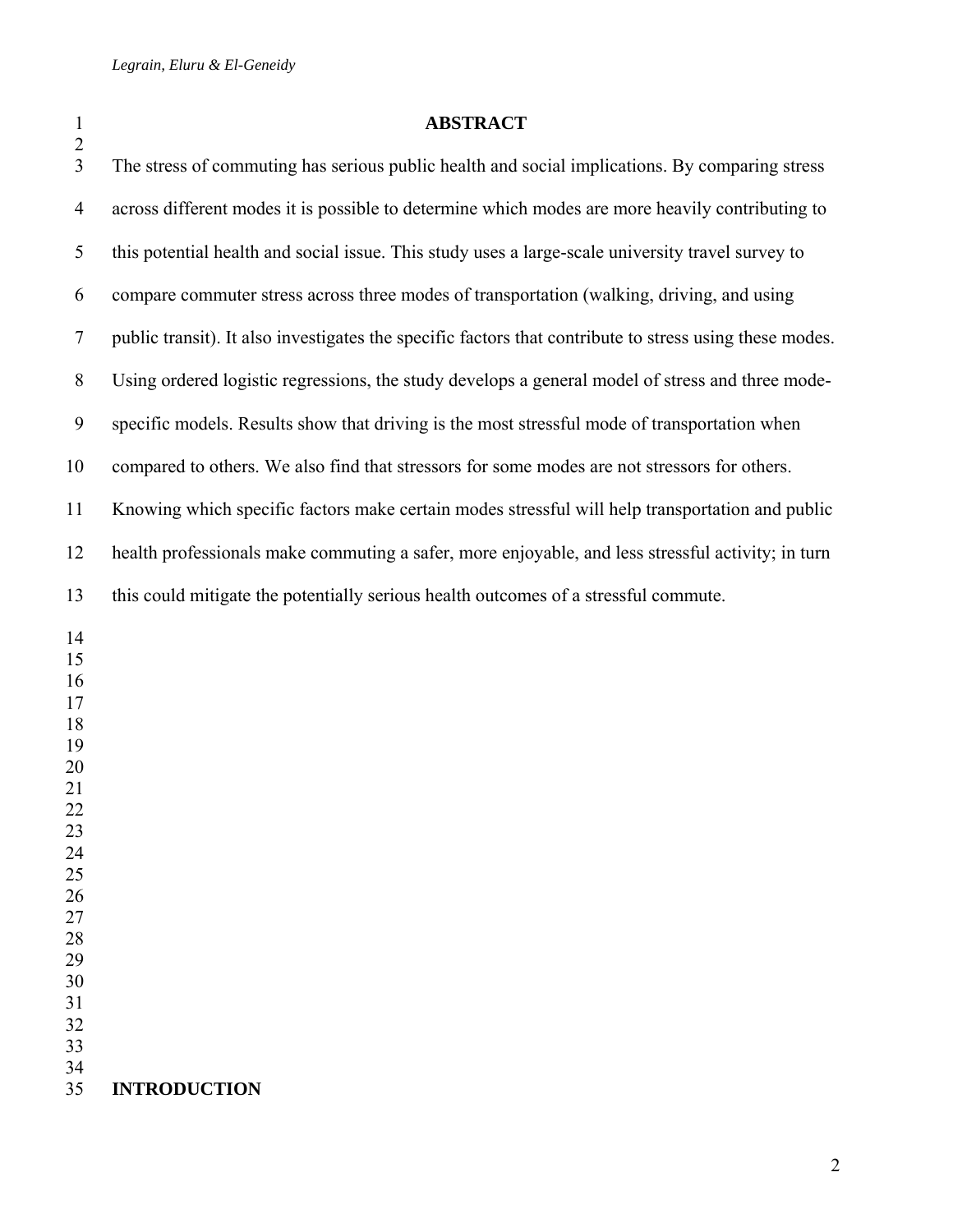| $\mathbf{1}$   | Many recent studies in transportation have focused on the personal experience of               |
|----------------|------------------------------------------------------------------------------------------------|
| $\overline{2}$ | commuters. A person's satisfaction with their trip, overall life satisfaction, and stress      |
| 3              | experienced while commuting have become increasingly crucial parts of our understanding of     |
| $\overline{4}$ | travel behavior, especially regarding mode-choice. Mode-switching may be inhibited because     |
| 5              | certain physical and mental health implications are associated with a mode (Abou-Zeid, Witter, |
| 6              | Bierlaire, Kaufmann, & Ben-Akiva, 2012). Findings from studies that focus on the personal      |
| $\tau$         | experiences of commuters can have real policy implications by suggesting that factors that may |
| 8              | inhibit the uptake of more sustainable modes of transportation should be minimized, while      |
| 9              | factors that make these modes more attractive to users should be explored.                     |
| 10             | Stress is one of the most serious physical and mental health implications of commuting.        |
| 11             | Almost all commuting can be stressful—rushing to get to work or school in the morning is often |
| 12             | an unpleasant experience—and some modes may be causing more stress than others.                |
| 13             | Discovering the mode-specific factors that contribute to a stressful commute highlights where  |
| 14             | policy focused on increasing sustainable mode-share can be effective. Sustainable mode use can |
| 15             | be made more attractive by minimizing the factors that make sustainable modes stressful.       |
| 16             | Perhaps more importantly, commuting is almost ubiquitous: a hefty share of any population      |
| 17             | travels daily and, correspondingly, the stress experienced while commuting affects a large     |
| 18             | number of people.                                                                              |
| 19             | Factors contributing to stress during a commute can be broadly grouped into two                |

20 categories (Novaco, Stokols, & Milanesi, 1990). First, there are objective or environmental 21 stressors. These stressors negatively impact a person's control or comfort while commuting. 22 Second, there is the subjective experience of these stressors, which are influenced by (for 23 example) the satisfaction a person has with a mode. These personal subjective factors act as a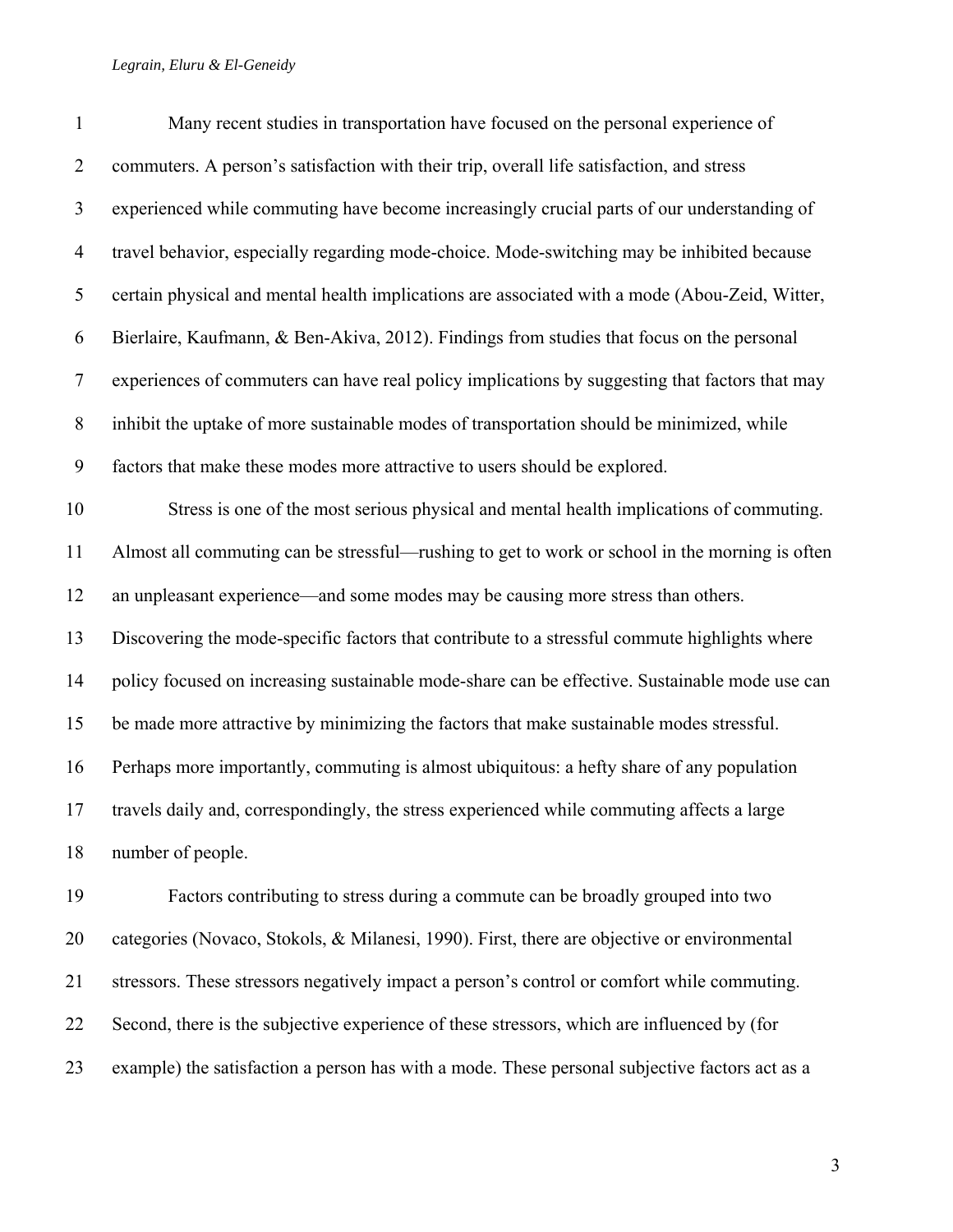- 1 filter through which objective stressors are experienced. This interaction between personal
- 2 experience and objective stressors is derived from the work of Raymond Novaco (1990) and
- 3 Meni Koslowsky (1997) , and is shown in Figure 1.

4



 $rac{5}{6}$ 

7

## 6 **FIGURE 1 Study Framework**

8 In order to better understand the factors leading to a stressful commute, this study uses a 9 large-scale university travel survey to compare commuter stress across three modes of 10 transportation (walking, driving, and using public transit) during a cold snowy day. By 11 highlighting which factors lead to stress on different modes, transportation planners, engineers 12 and policy makers can better understand the factors that can make the commute more enjoyable 13 and provide a less stressful experience.

14

## 15 **LITERATURE REVIEW**

16 What is stress? Lazarus and Launier (1978) define stress as a situation where the 17 environment overwhelms the person: "these relationships refer neither to person nor environment 18 as separate variables, but they describe a balance of forces such that environmental demands tax 19 or exceed the resources of the person." Other seminal work on stress echo this definition (see, for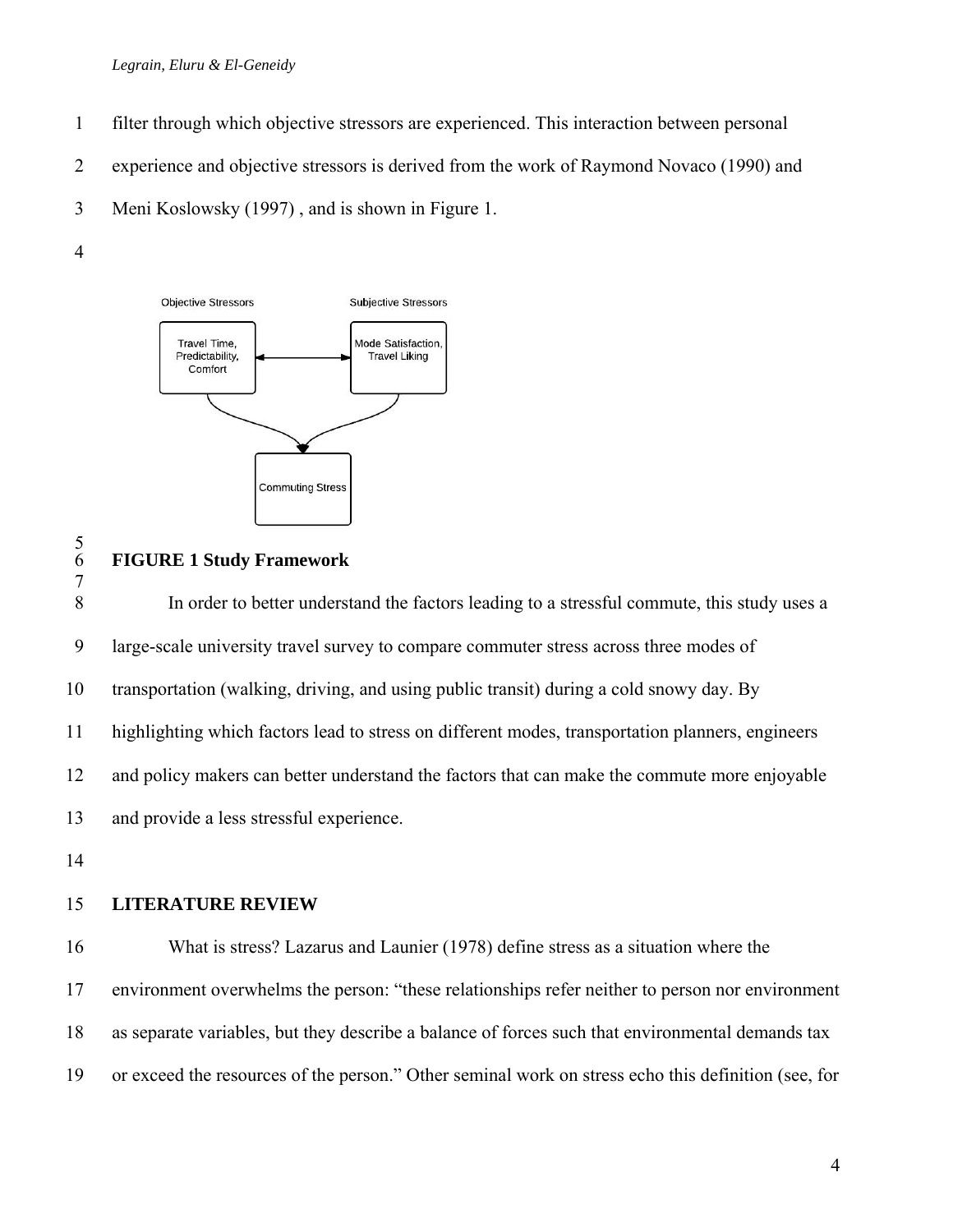1 instance, Fink, 2000; Selye, 1976). Furthermore, commuting has been linked to stress numerous 2 times (for a review see, Novaco & Gonzales, 2009). The experience of being stuck in traffic or 3 waiting for a delayed train is understandably a hardship and quite common. These and other 4 demands experienced while commuting often lead to stress. Yet, the relationship between 5 commuting and stress is not clear. For example, just because a delay is experienced does not 6 mean that the user experiencing that delay is necessarily stressed.

7

### 8 **The Effects of Stress**

9 Commuting stress (especially if it is unduly associated with specific modes) may inhibit 10 people switching to a more sustainable mode of transportation. Certainly, this is a concern. Also 11 of concern are the potential public health effects of stress, and, consequently, the serious health 12 and life satisfaction implications of stressful commuting. Longer commutes by car, for instance, 13 have been related to an increased risk of heart attack and obesity (Hoehner, Barlow, Allen, & 14 Shootman, 2012). In particular, the stress of commuting has been linked to poor quality sleep, 15 exhaustion, depression, and feelings of poor health (Gee & Takeuchi, 2004; Hansson, Mattisson, 16 Björk, Östergren, & Jakobsson, 2011). Commuting stress has also been shown to negatively 17 impact a person's ability to focus or complete tasks (Wener, Evans, & Boately, 2005). Poor job 18 performance and shortened job tenure, no doubt exacerbated by these health and mental effects, 19 are also linked to commuting stress (Koslowsky, Kluger, & Reich, 1995; Novaco, et al., 1990). 20 Nevertheless, the view that commuting, and travel in general, is an unavoidable burden 21 has come under much criticism. Mohktarian and Salomon (2001) have argued that travel is not 22 always a derived demand. Rather, travel, including commuting, can be enjoyed for its own sake. 23 A recent study showed that travel is linked to higher life satisfaction (Ory, et al., 2004). Morris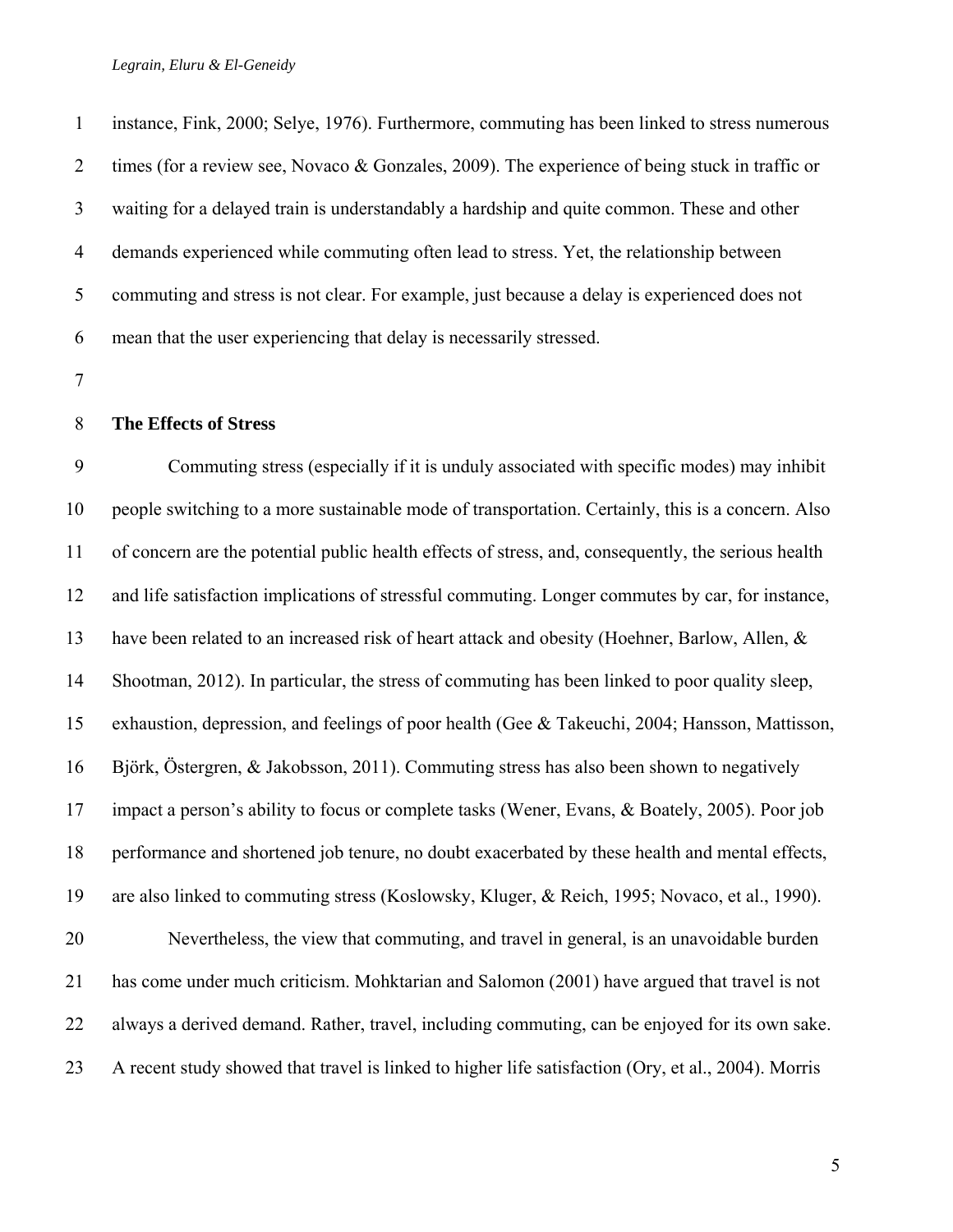1 and Guerra (2014) have argued that those who are happy are more likely to travel. A recent 2 Swedish study demonstrated that feelings while commuting are generally positive or neutral 3 (Olsson, Garling, Ettema, Friman, & Fujii, 2013). Enjoying one's commute may be linked to 4 notions of a desired minimum distance between a person's home and work locations. 5 Commuting time may be enjoyed as a time to decompress or unwind, and as a necessary 6 transition between home and work. Interestingly, this may have an effect on stress as well. Those 7 who have no commute report being more stressed than those who commute less than thirty 8 minutes (Haider, Kerr, & Badami, 2013). In this way, commuting, as an activity that both 9 positively and negatively affects the commuter, is a significant player in a person's overall 10 subjective well-being (Reardon & Abdallah, 2013). 11 12 **The Causes of Stress**  13 There are two major objective variables that help explain the forces that cause stress: 14 measurements of control and comfort. These two variables come out of the wealth of literature 15 focusing on the impedance model of commuting stress, first developed by Novaco et al. (1979). 16 Travel impedance is the notion that specific stressors (traffic congestion, for instance) *impede* 17 one's commute. At its most basic form, the degree of impedance is defined by the distance 18 traveled and the time it took to travel that distance; high impedance occurs when one is traveling 19 slowly (Novaco, et al., 1979). Recent studies have also investigated how lengthy travel distances 20 relate to commuting stress (Ettema, Garling, Olsson, & Friman, 2010; Stutzer & Frey, 2008)

21 However, the stress of this impedance is mediated by a variety of factors. Control is seen as a

22 mediator of commuting stress. The level of impedance during the trip may be a cause of stress,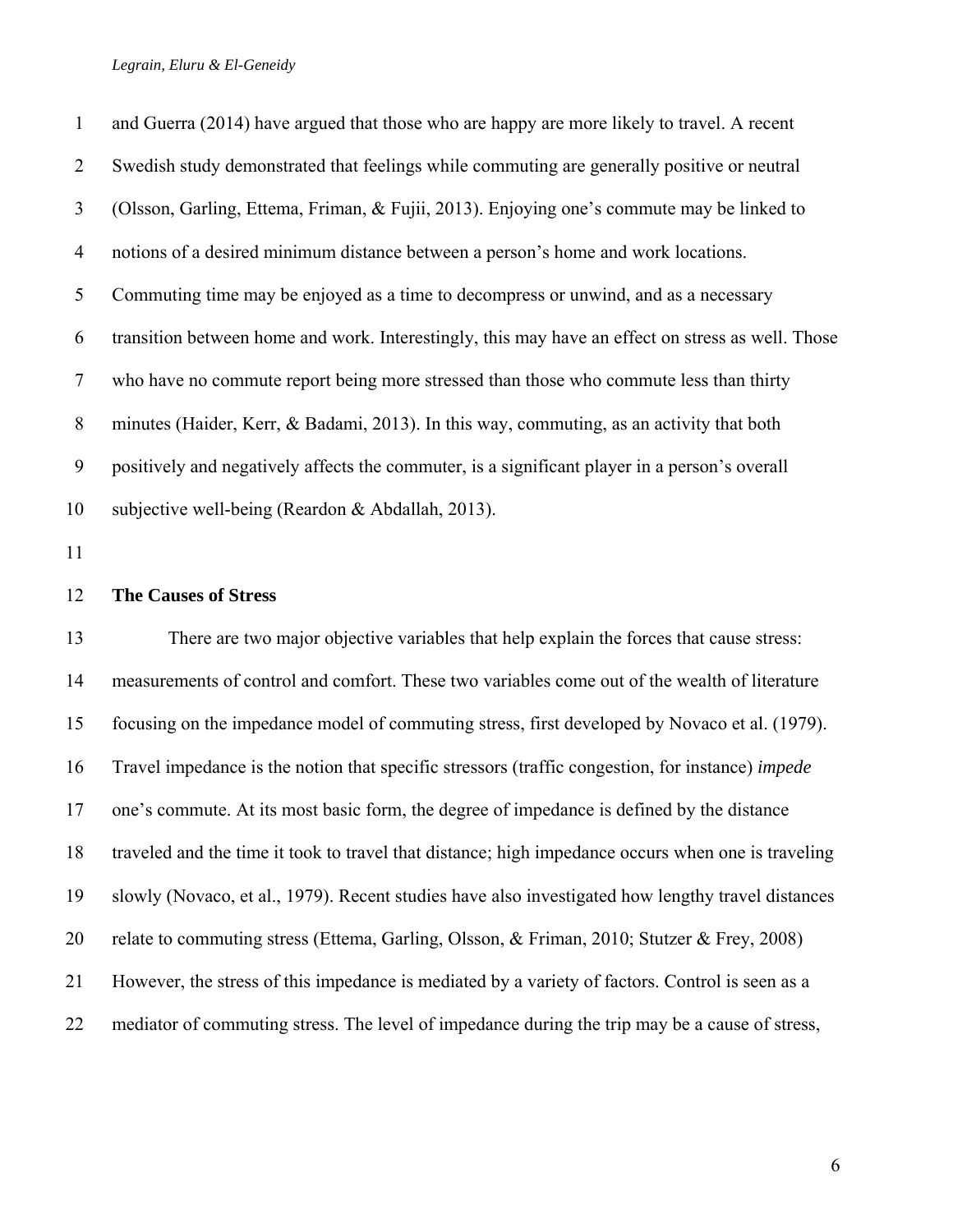1 but having personal control of one's own trip lessens this stress (Novaco, et al., 1990; Schaeffer, 2 Street, Singer, & Baum, 1988).

3 Yet, the task of determining a person's level of control while travelling is not 4 straightforward. A number of factors have been used as proxies for personal control, such as 5 travel predictability (Evans & Wener, 2002). A commute is seen to be less predictable when 6 factors outside of a person's control (traffic congestion, train delays) occur (Wener, Evans, 7 Phillips, & Nadler, 2003). For public transit, transfers are also seen as a cause for less 8 predictability, and thus less control (Wener, et al., 2005). However, Wener et al. (2005) also 9 argue that shorter travel times mitigate the stressful effects of transfers. One recent study used 10 self-reported ratings of predictability to determine this variable, using questions concerning 11 consistency and predictability of arrival time (Sposato, Röderer, & Cervinka, 2012). In addition 12 to predictability, having a variety of commuting options, such as different driving routes, have 13 been posited as mitigating the stress of impeded travel (Novaco, et al., 1990). 14 Comfort, or the lack of it, is also seen as a mediator of impedance. Discomfort from

15 crowding has long been associated with commuting stress, especially the stress associated with 16 public transportation (Koslowsky, et al., 1995; Lundberg, 1976). Uncomfortable heat or noise is 17 also seen to cause stress while travelling (Novaco & Gonzales, 2009; Wyon, Wyon, & Norin, 18 1996).

19 These physical or environmental occurrences, which result in a slower moving trip, lack 20 of control, or discomfort, are objective stressors that lead to a stressful commute. The subjective 21 experience of these stressors, however, is a crucial filter between the occurrence and the stress 22 experienced (refer to Figure 1, above). Ory (2004) argues that there is a difference between 23 objective mobility (the actual distance and frequency of travel using a certain mode) and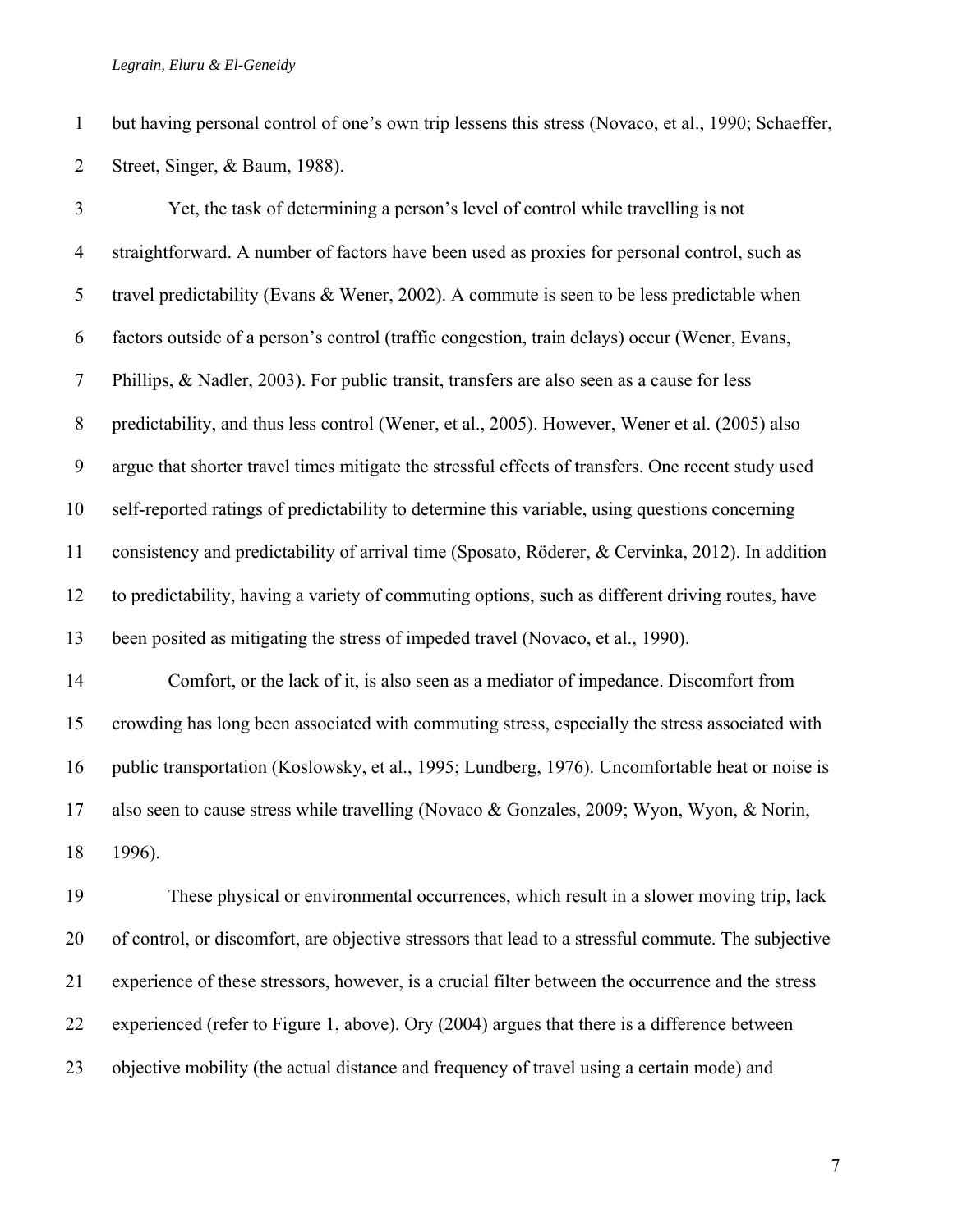1 subjective mobility. Both objective measures of mobility and self-reported subjective measures 2 of mobility (responses to questions like "how often do you feel like you travel") have an effect 3 on a person's "travel-liking" (Ory, et al., 2004).

4 Novaco et al. (1979); Novaco, et al. (1990); and Koslowsky (1997) argue that the stress 5 of commuting is similarly derived not just from objective impedance but also from the mediating 6 experience of subjective impedance. How one feels about one's trip has a mediating effect on 7 one's experience of impedance, and thus an effect on stress. Subjective ratings by the commuter 8 regarding their satisfaction with the commute, the pleasantness of the trip (Novaco, et al., 1990), 9 or feelings about bus conditions or commuting environment (Koslowsky, 1997), have all been 10 used as measures of subjective impedance. Although both authors put forth this notion of 11 subjective impedance, they mainly focus on the subjective experience of one or two modes, 12 driving or taking public transit. Furthermore, their goal is not comparative; they are not focusing 13 on the experience of driving or public transit *per se*, but are using these modes as a petri dish 14 from which to derive a broad (mode-independent) understanding of commuting stress. This 15 study, on the other hand, argues that mode is intimately related to commuting stress. A 16 comparison of stress between modes and a comparison of mode-specific stressors offer insight 17 into the causes of commuting stress.

18

#### 19 **Mode and Stress**

20 Surprisingly little work has been done comparing stress across all major modes of 21 transportation. We argue that a broad understanding of commuting stress cannot be derived from 22 a study of just one or two modes. Rather, mode must be understood as an important component 23 of commuting stress: different modes have inherently different variables that contribute to the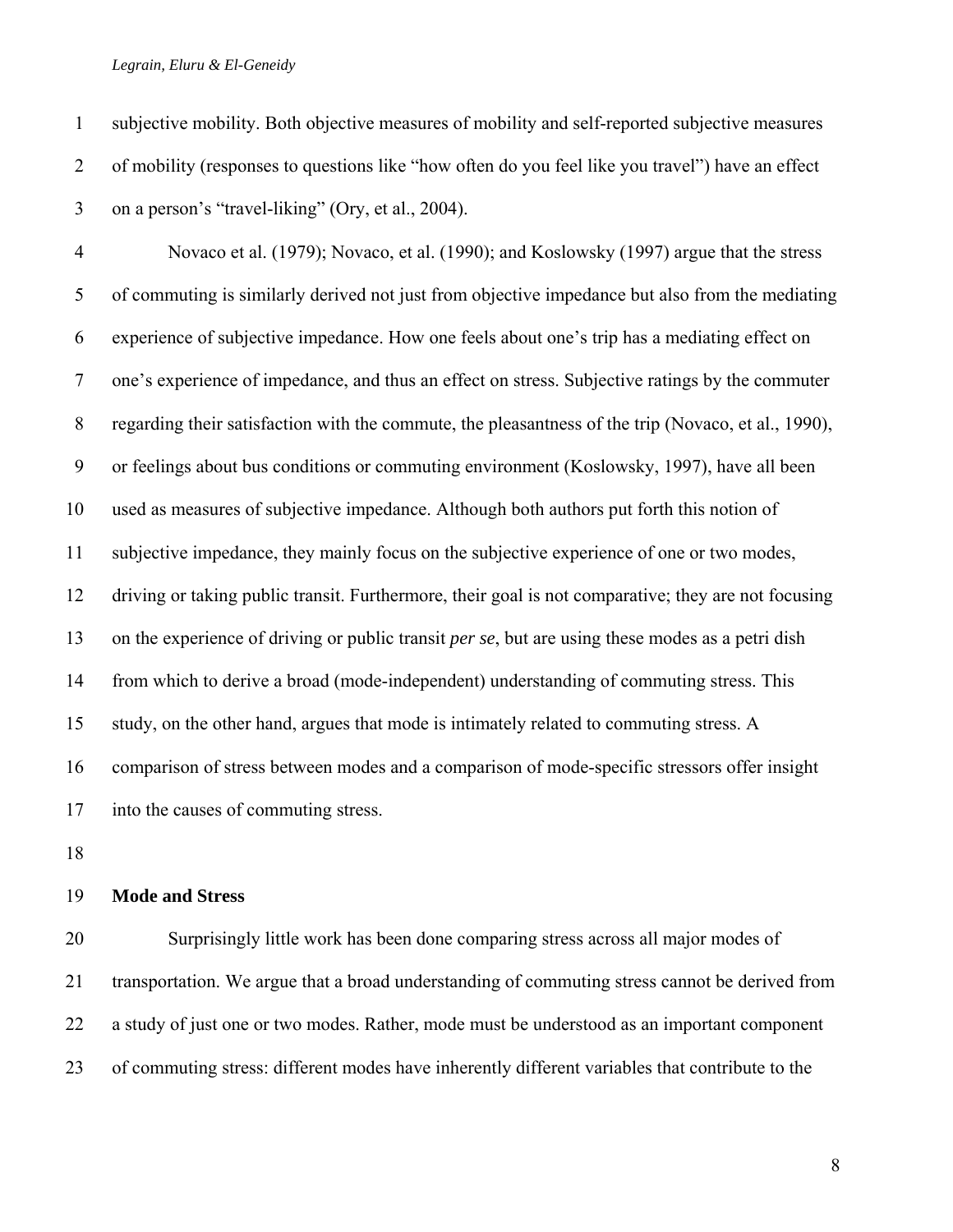1 stress of that commute. Notions of control or lack of control vary whilst driving, walking, or 2 taking transit, and discussions of comfort and crowding vary depending on which mode is under 3 scrutiny.

4 Of the studies that have been done, many focus on the stressful effects of using an 5 automobile for commuting (for instance, Novaco, et al., 1979; Novaco, et al., 1990; Rasmussen, 6 Knapp, & Garner, 2000). Some studies have compared the stress of driving to the stress of 7 commuting on a train, finding that driving is more stressful (Wener & Evans, 2011). Very little 8 work has been done on the stress of active modes of transportation. This relative dearth is 9 perhaps because recent studies have linked active modes with higher overall life satisfaction (St-10 Louis, Manaugh, Lierop, & El-Geneidy, 2014). In one broad comparative study, Abou-Zeid 11 (2009) found that (using self-reported stress levels on a 5-point Likert scale) active commuters 12 were the least likely to report being stressed during their commute. Drivers, on the other hand, 13 were the most likely to report stress. However, discovering mode-specific stressors may further 14 our understanding of commuting stress. It is clear that commuting using a car is a radically 15 different experience compared to walking, and, thus, the stress of these commutes occurs for 16 different reasons.

17 One recent study compared stress across active, transit, and driving modes, and found 18 that active modes of transportation are less stressful when compared to public transit or driving, 19 and that public transit is the most stressful (Gatersleben & Uzzell, 2007). However, this study 20 was not devoted to stress in itself, but was interested in 'affective appraisals' of a person's 21 commute, both positive and negative. They included stress as one factor for understanding the 22 pleasantness of a commute, and, thus, the attractiveness of the mode. They found that transit was 23 the most stressful and least pleasant mode. Our study compares stress across modes and delves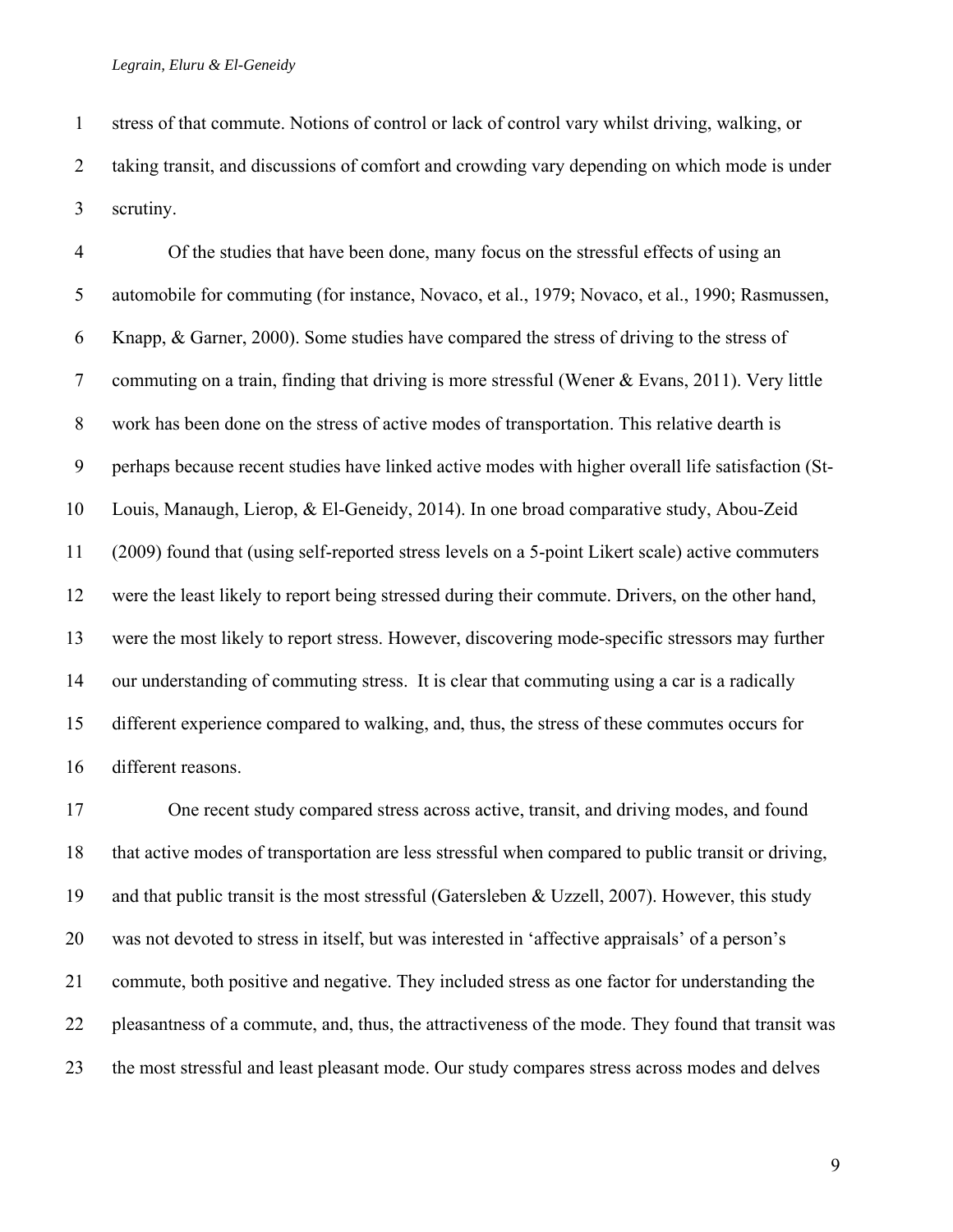| $\mathbf{1}$   | deeper into understanding the variables, both subjective and objective, that are important               |
|----------------|----------------------------------------------------------------------------------------------------------|
| $\overline{2}$ | stressors during the use of specific modes. In this way the <i>reasons</i> behind the stress experienced |
| 3              | on a mode can be discovered. This comprehension is crucial for understanding commuting stress            |
| $\overline{4}$ | and the steps that can be taken to lessen it. Furthermore, Gatersleben and Uzell (2007) were             |
| 5              | limited by a small sample size $(n=389)$ , which only consisted of university employees                  |
| 6              | commuting in a semi-rural environment. Our study, focused on a large and diverse sample of               |
| 7              | commuters in an urban environment, is better suited to discovering findings pertinent for urban          |
| 8              | policy decisions.                                                                                        |
| 9              |                                                                                                          |
| 10             | <b>METHODOLOGY</b>                                                                                       |
| 11             | <b>Survey</b>                                                                                            |
| 12             | The data used for this study is compiled from a large-scale commuter survey                              |
| 13             | administered at McGill University in Montreal, Canada. The survey targeted a sample of                   |
| 14             | students (one-third of the student population), and all faculty and staff. Administered online,          |
| 15             | every participant was emailed an invitation with a list of prizes that were offered as an incentive.     |
| 16             | The survey was online for thirty-five days between March and April of 2013. A total of 20,851            |
| 17             | survey invitations were distributed, with a response rate of 31.7%. This response rate is                |
| 18             | comparable to a previous study (Whalen, Paez, & Carrasco, 2013) where they had a 22%                     |
| 19             | response rate. After removing partial or inadmissible cases, 5,599 surveys were kept as usable           |
| 20             | responses. Because of further data requirements, discussed below, a smaller set of responses is          |
| 21             | used for this study. The survey asked for a description of respondents' commute on a typical cold        |
| 22             |                                                                                                          |

23 leg of their trip, specifying the mode used and the time spent using that mode. General questions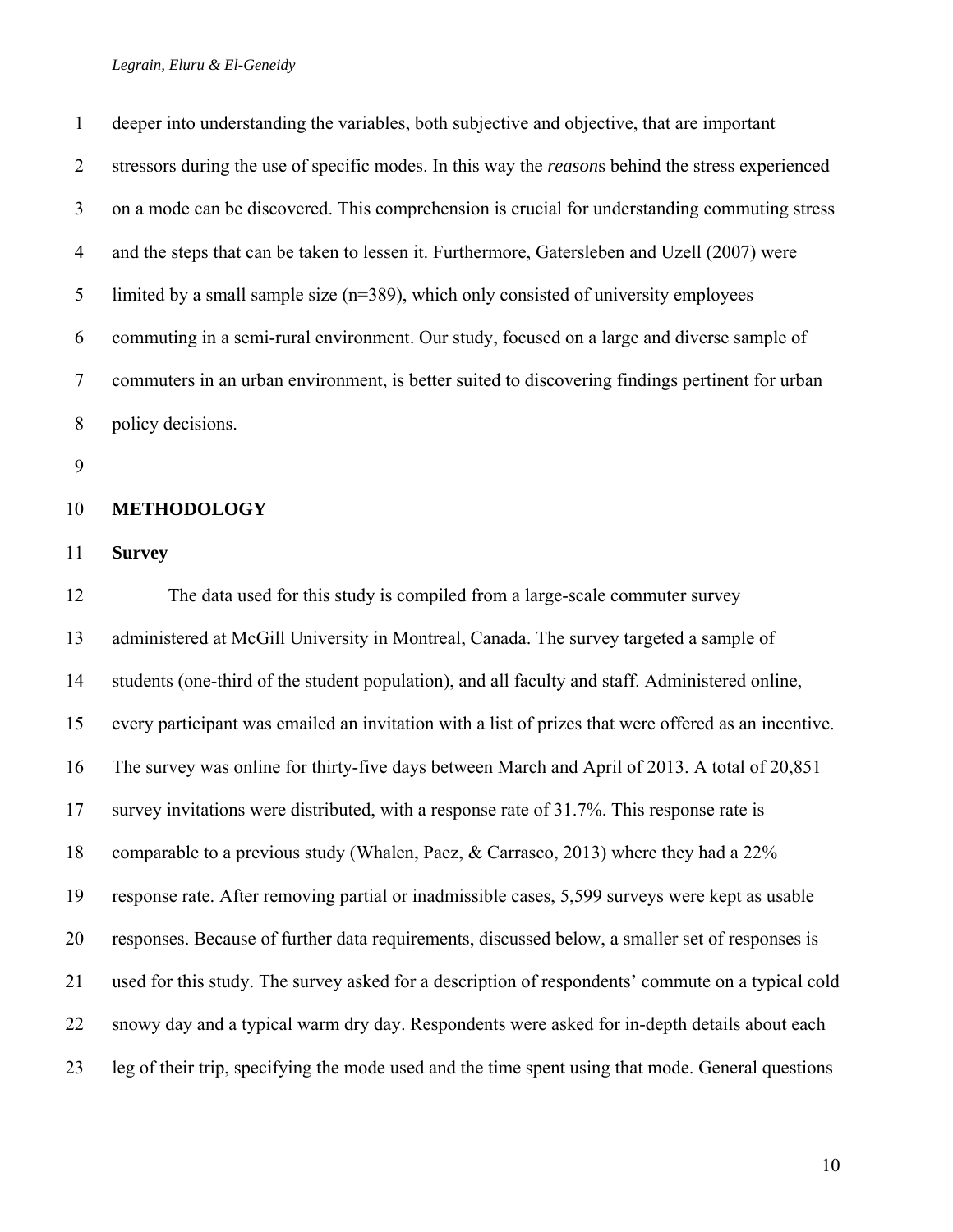1 regarding their satisfaction, habits, and preferences for travel were also asked, and socio-2 demographic information was gathered.

3

#### 4 **Sample**

5 The final sample used for this study included 3,794 responses. This sample is composed 6 of 30% staff, 20% faculty, and 50% students. The sample includes respondents who commute to 7 McGill's downtown campus (93.3%) and its Macdonald campus (located in a suburban area on 8 the island of Montreal). For this study we focused our attention on 'cold-snowy day' responses. 9 The survey was administered at the end of a long winter (snowy weather regularly continues into 10 early April in Montreal). At the time the survey was conducted the temperature was below 11 freezing for the majority of the time. Therefore, the responses to questions pertaining to winter 12 conditions, especially regarding reported levels of trip satisfaction and stress, are, we feel, better 13 representative of the levels of stress associated with commuting than questions regarding 14 summer (warm-dry) conditions. We expect that levels of satisfaction or stress reported by 15 respondents for warm-dry days is biased due to the fact that the survey was conducted at the tail-16 end of a long winter. The temperature was below freezing in Montreal between early November 17 2012 until March 2013 and the survey was conducted in March and April. Also, respondents 18 who reported using more than one mode of transportation or stopping on their way to campus are 19 excluded from the study.

20 Respondents are assigned a variable based on their mode of transportation. If a 21 respondent only walked to their destination, they are deemed a pedestrian. Similarly, if they 22 drove to McGill they are deemed a driver (in our final sample, only 11 respondents are 23 passengers in automobiles, and are excluded from the study). Those who used public transit for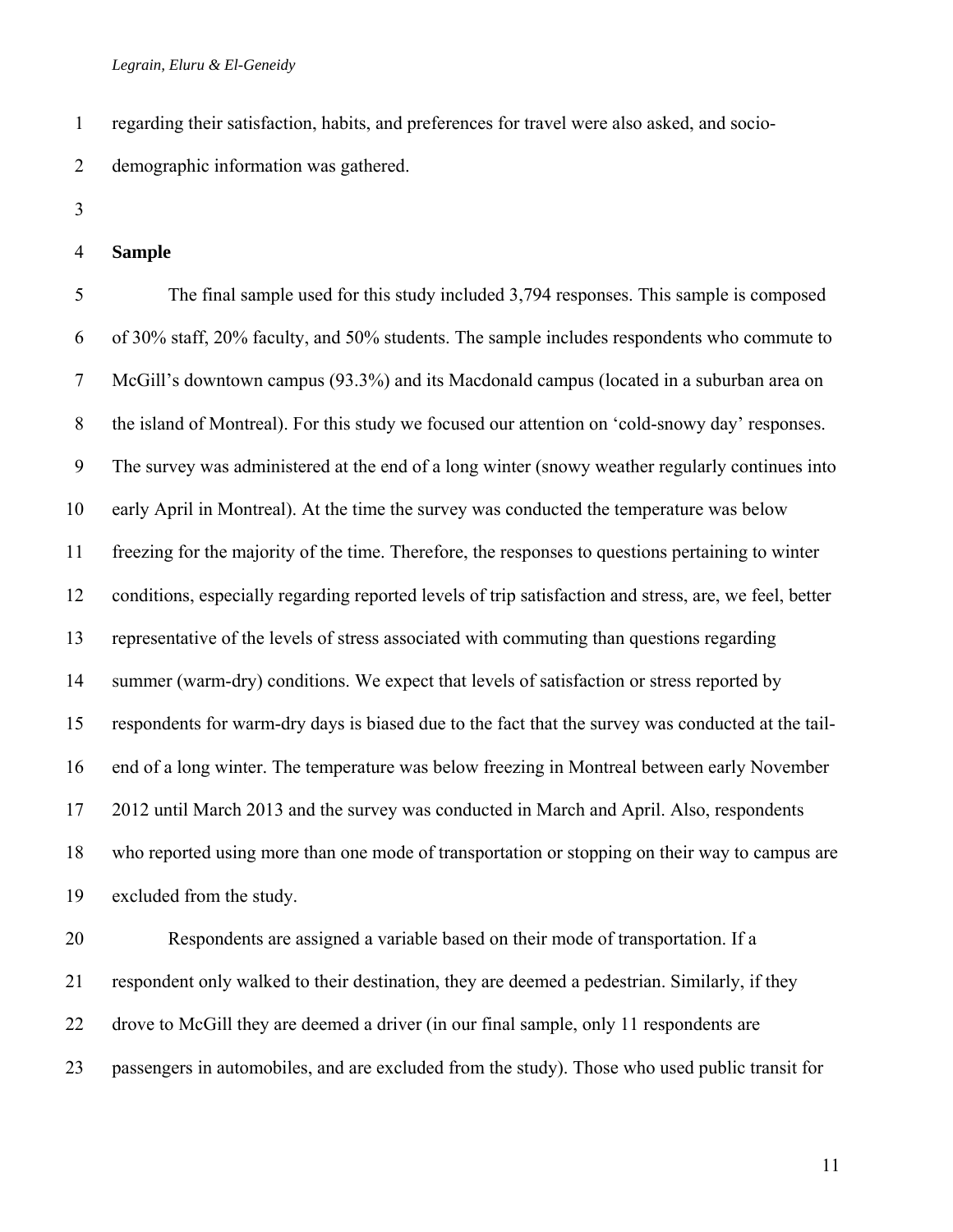| $\mathbf{1}$   | one leg of their trip are deemed public transit users. We originally included a sample of bicycling |
|----------------|-----------------------------------------------------------------------------------------------------|
| $\overline{2}$ | respondents ( $n=64$ ), but this sample is excluded for being too small. Table 1 shows summary      |
| 3              | statistics regarding each of the included travel mode groups. This breakdown by mode is desired     |
| $\overline{4}$ | for two reasons. First, we wish to isolate the mode specific factors that contribute to commuting   |
| 5              | stress; this categorization allows us to investigate what factors affect pedestrians and compare    |
| 6              | these factors to those for drivers, for example. Second, this also allows us to compare the         |
| $\tau$         | explanatory power of a general stress model (where all respondents are included) to mode            |
| 8              | specific models (where one model is generated for each mode).                                       |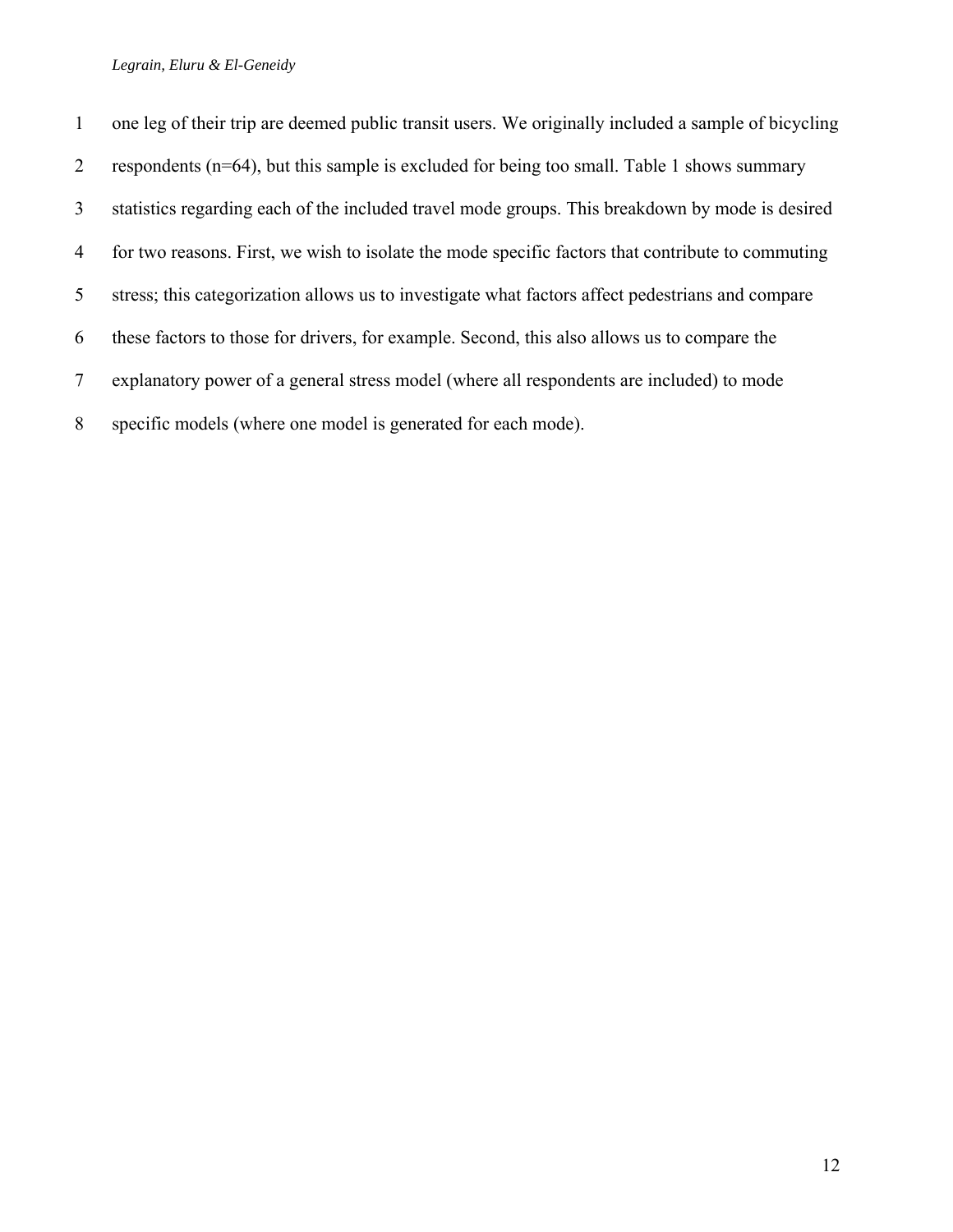# **TABLE 1 Summary Statistics**

|                                                                                | <b>General Model</b> |           | <b>Walking</b> |           | <b>Driving</b> |           | <b>Transit</b> |           |
|--------------------------------------------------------------------------------|----------------------|-----------|----------------|-----------|----------------|-----------|----------------|-----------|
| $\mathbf N$                                                                    | 3783                 |           | 1083           |           | 626            |           | 2074           |           |
|                                                                                | Mean                 | <b>SD</b> | Mean           | <b>SD</b> | Mean           | <b>SD</b> | Mean           | <b>SD</b> |
| <b>Stress</b>                                                                  | 2.92                 | 1.28      | 2.67           | 1.31      | 3.19           | 1.23      | 2.96           | 1.26      |
| <b>Control Variables</b>                                                       |                      |           |                |           |                |           |                |           |
| Age                                                                            | 35.9                 | 13.9      | 29.39          | 11.39     | 44.34          | 13.36     | 36.74          | 13.64     |
| Male $(\% )$                                                                   | 0.39                 | 0.49      | 0.39           | 0.49      | 0.42           | 0.49      | 0.37           | 0.48      |
| With a Driver's License $(\% )$                                                | 0.84                 | 0.37      | 0.78           | 0.42      |                |           | 0.83           | 0.37      |
| Life Satisfaction (1-10)                                                       | 7.36                 | 1.7       | 7.38           | 1.66      | 7.62           | 1.59      | 7.28           | 1.74      |
| Income $(1-10)$                                                                | 1.93                 | 2.33      | 1.12           | 1.92      | 3.68           | 2.9       | 1.83           | 2.05      |
| Days per month spent on campus                                                 | 0.75                 | 0.43      | 0.7            | 0.46      | 0.7            | 0.46      | 0.79           | 0.4       |
| "Importance of Being Close to McGill" (1-5)                                    | 3.58                 | 1.39      | 4.46           | 0.97      | 3.15           | 1.43      | 3.25           | 1.36      |
| Objective Stressors                                                            |                      |           |                |           |                |           |                |           |
| How many modes tried in the past year                                          | 1.34                 | 0.66      | 1.4            | 0.71      | 1.5            | 0.82      | 1.26           | 0.55      |
| Mean Commute Time (minutes)                                                    | 32.91                | 20.96     | 17.5           | 11.58     | 32.54          | 20.08     | 41.05          | 20.48     |
| Mean Additional Time Budgeted (minutes)                                        | 14.76                | 14.46     | 7.32           | 7.29      | 21.15          | 17.44     | 16.65          | 14.69     |
| Subjective Stressors                                                           |                      |           |                |           |                |           |                |           |
| "The only good thing about traveling is<br>arriving at my destination" $(1-5)$ | 2.85                 | 1.2       | 2.54           | 1.16      | 3.15           | 1.2       | 2.92           | 1.18      |
| "Would Like to Walk More" (1-5)                                                | 3.24                 | 1.21      | 2.94           | 1.16      | 3.72           | 1.17      | 3.25           | 1.19      |
| "Would Like to use Transit More" (1-5)                                         | 2.13                 | 1.1       | 1.94           | 1.03      | 2.67           | 1.34      | 2.07           | 1         |
| "Would Like to Drive More" (1-5)                                               | 1.91                 | 1.15      | 1.79           | 1.13      | 2.15           | 0.98      | 1.89           | 1.2       |
| Mode                                                                           |                      |           |                |           |                |           |                |           |
| Percentage Walking                                                             | 0.29                 | 0.45      |                |           |                |           |                |           |
| Percentage Transit                                                             | 0.54                 | 0.5       |                |           |                |           |                |           |
| Percentage Driving                                                             | 0.17                 | 0.37      |                |           |                |           |                |           |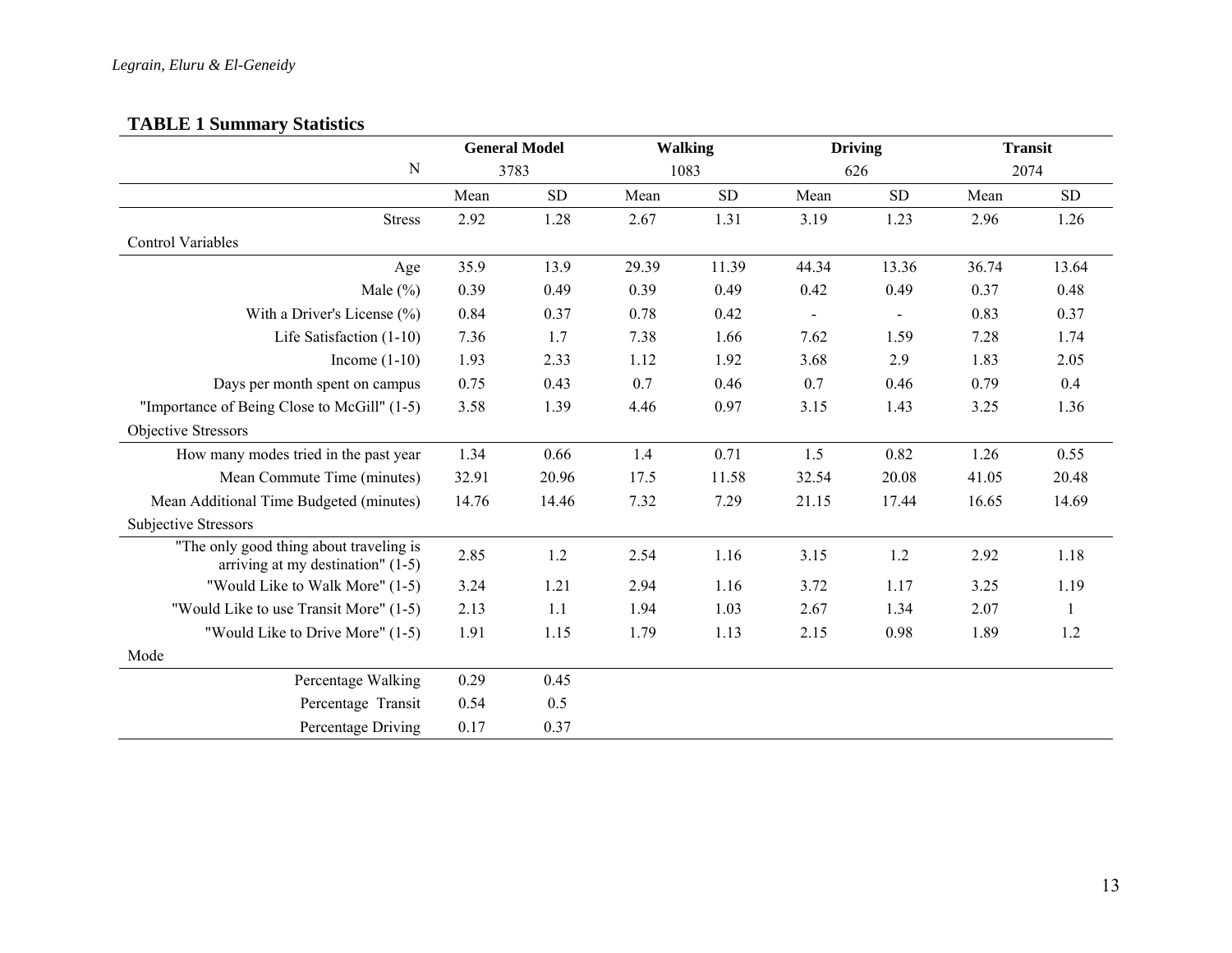1 The summary statistics shown above only include variables that are applicable across all 2 groups (except percentage with a driver's license for drivers, which is redundant). Transit users 3 are the most prominent group in our sample, with over a fifty percent share. Pedestrians have a 4 higher desire to live close to McGill than the other groups (with a mean of 4.46 out of five), 5 especially when compared to drivers. A quick comparison of the mean levels of stress across the 6 different mode groups show that drivers report the highest mean stress, with transit users 7 following closely behind. Drivers also tend to be older (mean of 44 years) have the highest life 8 satisfaction of all mode groups, and tend to have a higher income than the rest of the sample, all 9 factors that are related to less stress in our models. Interestingly, they also have the highest mean 10 additional time budgeted, indicating that circumstances beyond a drivers' control necessitate 11 additional time. They also seem to have lower satisfaction with their commute, indicating that 12 subjective stressors are important components for this mode. They also tend to agree, more than 13 the other groups, that arriving at their destination is the only important component of their trip, 14 and they would like to use other modes more.

15

### 16 **Modeling Technique**

17 This study uses a series of ordered logit regressions to examine the relationship between 18 subjective and objective factors, modal influence, and stress. For all models, reported stress is the 19 dependent variable. The survey asked respondents if they agreed or disagreed (on a 5-point 20 Likert scale) that they "felt stressed during their commute to McGill." Since this response is 21 inherently ordinal, an ordered logit modeling technique is appropriate. For independent variables, 22 we use pertinent variables based on previous studies concerning stress and subjective well-being. 23 Control variables are included to accommodate for demographic differences and residential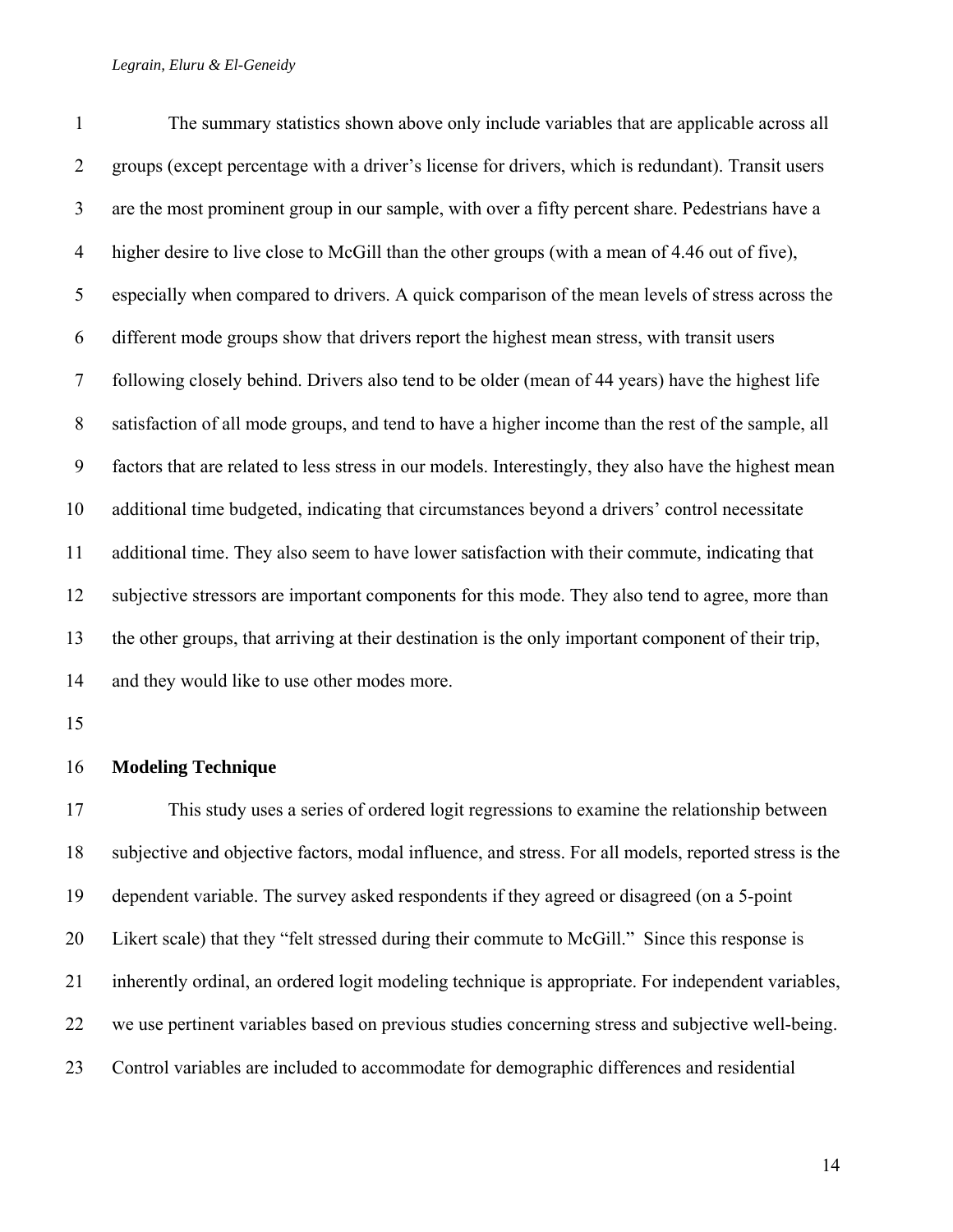1 location choices. Other variables are included to capture both objective stressors and subjective 2 experiences related to these stressors.

3 Basic personal data including age, gender, and income (divided into four levels) are 4 included. Gender has been consistently included in studies of stress and stressful commuting. 5 The common consensus is that, *ceteris peribus*, women are more likely to be stressed than men 6 (Novaco & Collier, 1994). Age squared is tested to see if there is a change in effect among 7 different age groups. Also, the respondent's main campus (downtown or at Macdonald) is tested 8 to control for any effect. Similarly, the respondent's status (student, faculty, or staff) is 9 considered. To control for the effect of residential choice (self-selection), various residential-10 location choice variables are tested: Importance of living close to transit, importance of living in 11 a location where driving is not necessary, and importance of living close to campus (all rated on 12 a 5-point Likert scale) are evaluated. Car ownership, is another variable which should be 13 controlled for. This can be done through a variable indicating how many vehicles each household 14 has. Also, a variable indicating how many days per month spent on campus (e.g., on campus 15 twenty days a month or approximately five days a week) is used to see if the repetition of the 16 commute has any effect, both positive and negative. Finally, overall life satisfaction is also 17 included.

18 Two major objective impedance variables are included, the time of the commute, and, for 19 transit users, if they transferred or not during their commute. Beyond these objective measures, a 20 number of mediating stressor variables, approximating the level of control the person has and the 21 level of discomfort the person is experiencing, are included. The survey asked respondents to 22 report how much additional time they budgeted (in minutes) for their daily commute. This 23 variable can be used to approximate how unpredictable a commute is, and, thus, how much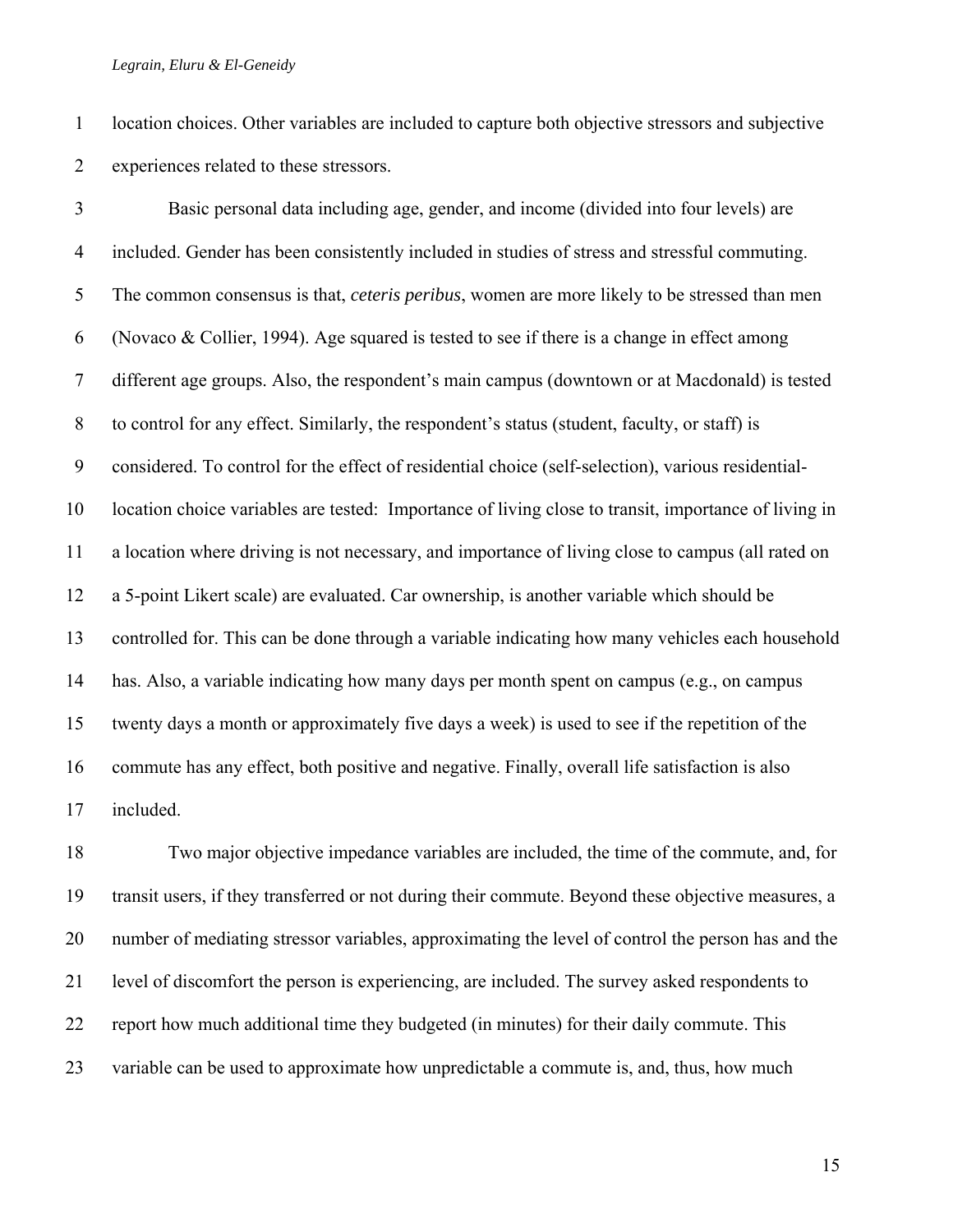1 control a person has during her trip. Another variable is included to approximate how much 2 choice a commuter has: The survey asked respondents to count how many modes (different 3 from their primary mode) they used in the last year to commute to school or work. A mode used 4 at least once in the last year indicates that this mode is at least a potential or viable option for the 5 user; those with more options available have potentially more choice and control over their 6 commute.

7 Stressors dealing with the level of comfort experienced during the commute are mode-8 specific and hard to gather objectively. Self-rated feelings of comfort, 'safety from crime,' and 9 'safety from traffic' are included to gain insight into these stressors. Connected to feelings of 10 comfort is the fact that a commute that is long or has an additional time budget that is excessive 11 does not directly correspond to a stressful commute. As has been discussed, the subjective 12 experience of these objective stressors is also important. To capture these subjective stressors' 13 effects, a series of variables dealing with self-reported feelings towards travel mode and 14 satisfaction with specific components of that mode are included. Respondents are asked to rate 15 their satisfaction with their commute time, cost of their commute, and other specific satisfaction 16 variables (to be discussed below). Respondents are also asked to rate whether or not they felt that 17 travel had a purpose besides arriving, and if they would like to use each mode more than they 18 currently do. These variables indicate if they have any enjoyment for their trip (beyond arriving) 19 and approximate their satisfaction with their commute and mode of the moment. These variables 20 attempt to capture similar sentiments as the 'Travel Liking' variable used by Ory et al. (2004).

21 In order to come to a better understanding of the effect mode has on commuter stress, and 22 to discover in greater detail the stressors of specific modes, a series of models is developed. First, 23 a general model for the entire sample is generated and includes the universal (not mode-specific)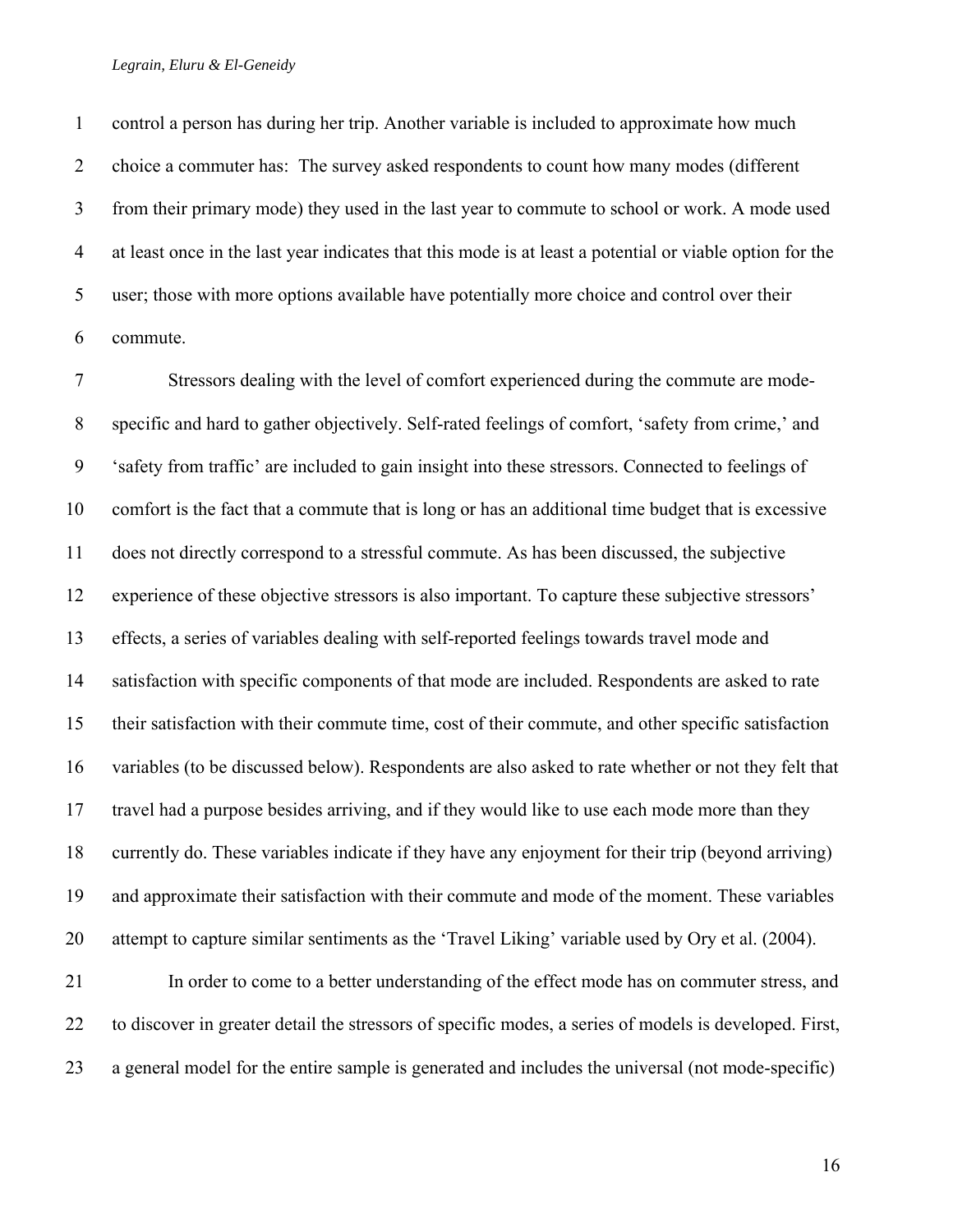| $\mathbf{1}$   | variables, described above. It also includes dummy variables indicating which mode is used            |
|----------------|-------------------------------------------------------------------------------------------------------|
| $\overline{2}$ | (walking, driving, or taking transit) to measure the effect different modes have on stress. Three     |
| 3              | further models are also developed, one for each mode under study. All the variables included in       |
| $\overline{4}$ | the original general model are also present in the mode-specific models, unless they are found to     |
| 5              | be insignificant. If a variable is insignificant, it is removed, and the change in the Log-Likelihood |
| 6              | of the model as well as the change in effect of other variables is studied. If little change occurs,  |
| $\overline{7}$ | the insignificant variable is not included in our final analysis. In addition to these general        |
| 8              | variables, other, mode specific variables are included.                                               |
| 9              | All variables originally recorded using 5-point Likert responses are recoded into dummy               |
| 10             | variables, where responses (1) and (2) are categorized as a 'Low' response, (3) as a 'Medium'         |
| 11             | response and $(4)$ and $(5)$ as a 'High' response.                                                    |
| 12             |                                                                                                       |
| 13             | <b>Walking Model</b>                                                                                  |
| 14             | In the walking model, only those respondents who used walking as their primary mode of                |
| 15             | commuting to campus are included. For walking specific variables, 'safety from traffic' and           |
| 16             | satisfaction with comfort are included. Safety from crime, having a driver's license, days spent      |
| 17             | on campus, and the number of viable options available are also tested.                                |
| 18             |                                                                                                       |
| 19             | Driving Model                                                                                         |
| 20             | Similar to the walking model, only those respondents who used an automobile as their                  |
| 21             | primary commuting mode are included, and these respondents are only drivers. A very small             |

22 sample size of automobile passengers present in the sample (n=11) limits our ability to

23 investigate this subset of automobile users, and they are excluded. Satisfaction with time and cost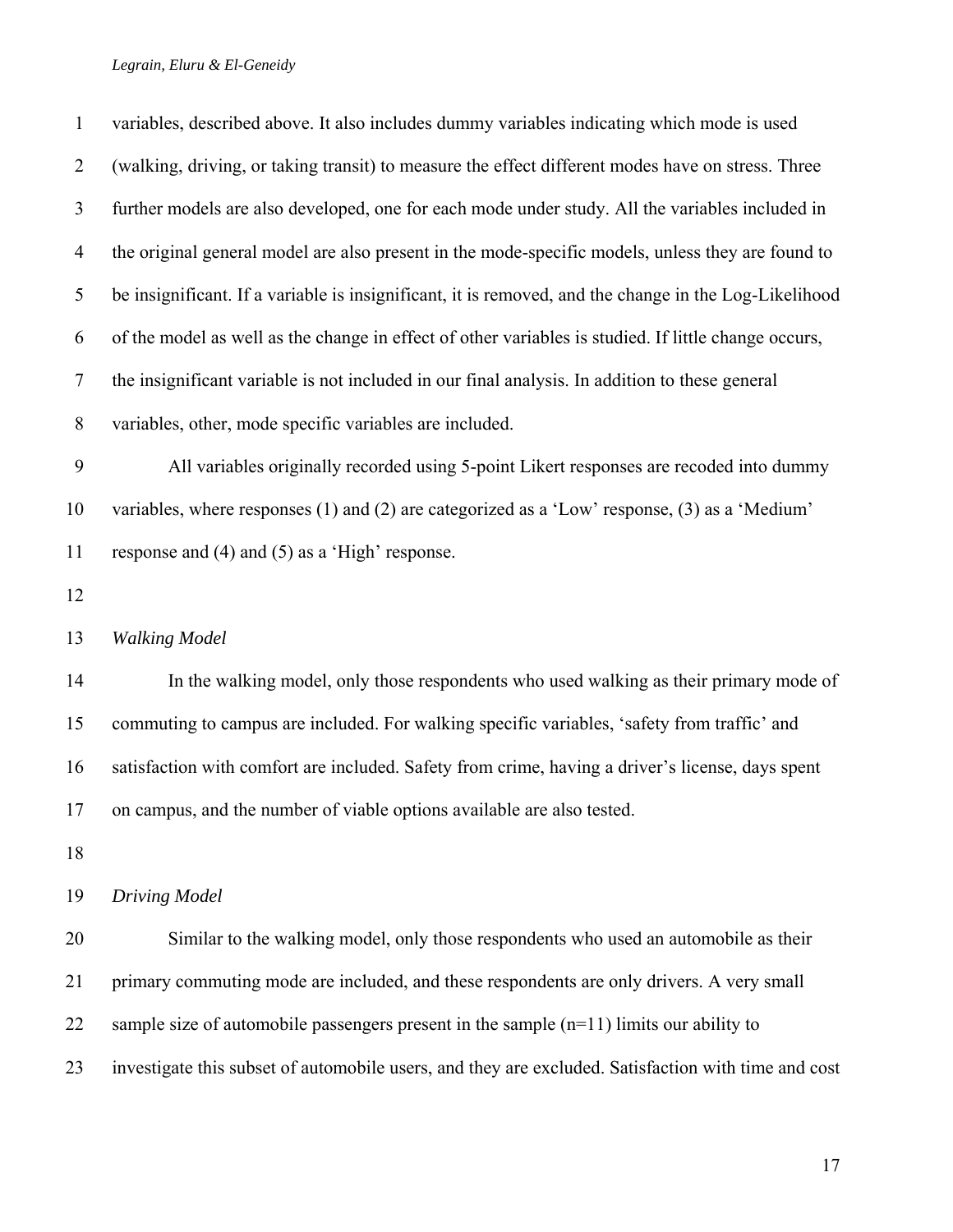1 are included as driving specific variables. Safety from crime, satisfaction with comfort, and 2 satisfaction with consistency are included as well.

3

4 *Transit Model* 

5 We determine that those who use transit are those who use a public bus, train, or subway 6 for at least on leg of their trip. Included are dummy variables for the transit type used: subway, 7 bus, or commuter train. In addition, a dummy variable indicating if the respondent walked to the 8 transit station (versus drove) and if the respondent used two different modes (necessitating a 9 transfer) versus one, are included.

10 Subjective transit variables offer a unique challenge because the pertinent questions in 11 the survey are transit-type specific. These questions (dealing with respondents satisfaction with 12 time, for instance) are asked not regarding a commuter's satisfaction with time on transit in 13 general, but satisfaction with her time on the bus, her time on the subway, or her time on the 14 train, depending on which type(s) she used. To explore this level of detail but to avoid 15 developing models for each transit type, we collapsed these three subsets of the transit sample 16 into one. Most respondents did not use every transit type, and therefore did not report 17 information on their subjective experience of unused modes. For these cases, their answers to 18 these un-asked questions are coded as a 0. This code is categorized under the 'Low' level of 19 dummy variables for ranked responses. In the transit model the lowest level is excluded from 20 testing. In this manner, we have three layers of transit subjective experience, one for train, one 21 for bus, and another for subway riders. The dummy levels that remained (Medium and High) 22 explain the effect of *having* such an opinion for those who used that mode. These ranked 23 variables are similar to the ones included in the pedestrian and driving models. 'Satisfaction with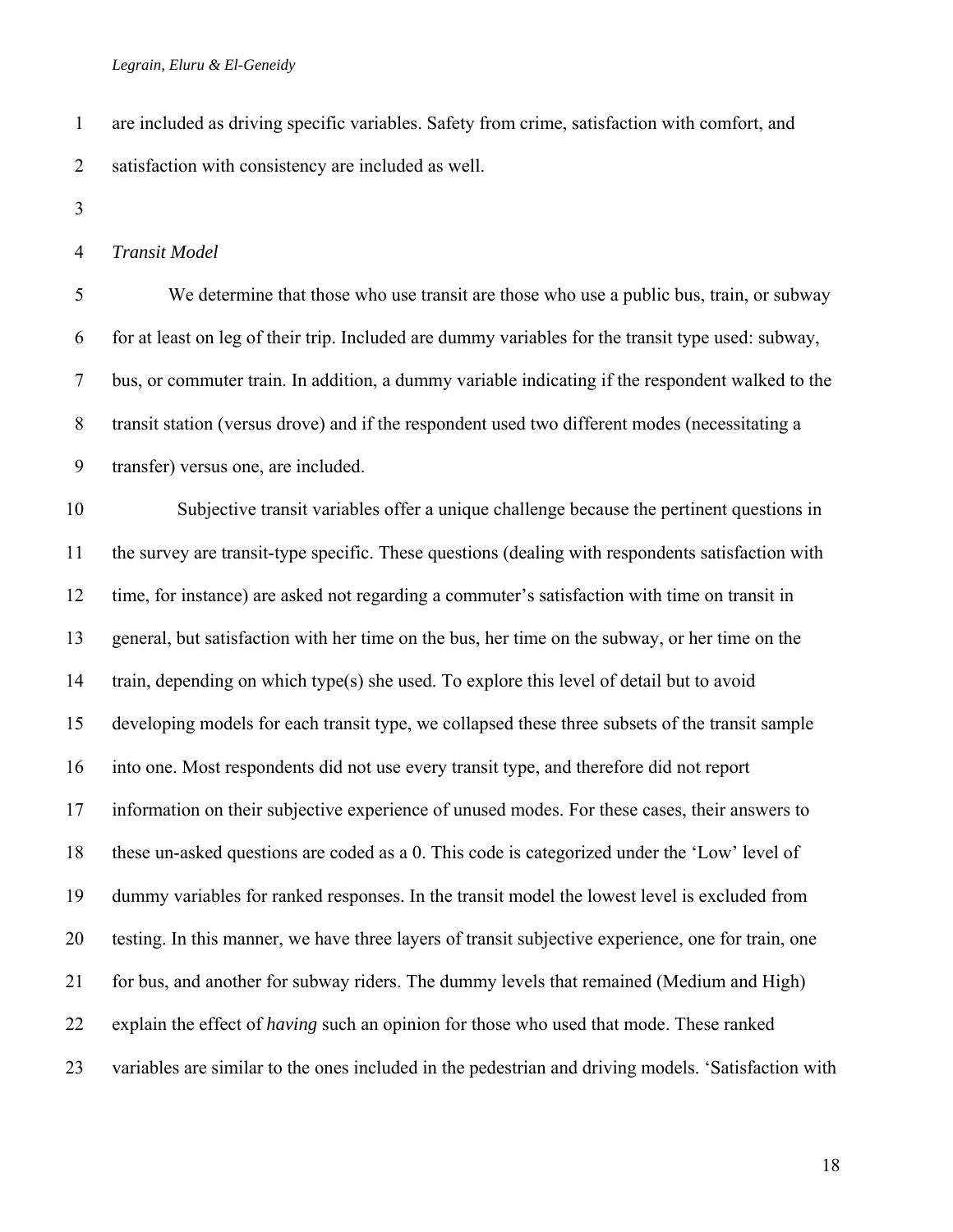1 the consistency' of the transit type, a rating of how comfortable the type is, how satisfied the 2 rider is with the time it takes to reach the station, and the waiting time at the station are all 3 included. Satisfaction with time and safety from crime are also tested.

4

### 5 **RESULTS**

6 Table 2 shows the results of our regression analyses. Prior to discussing the model 7 results, we provide a comparison of the general model and the mode specific models. The reader 8 should note that the general model would usually tend toward a parsimonious structure, while the 9 mode-specific models would provide additional flexibility with higher number of model 10 parameters. Hence, any comparisons of these model structures need to weigh the advantage of 11 the mode specific models while penalizing for additional parameters. We employ the Likelihood 12 Ratio (LR) test to compare the models. The LR test statistic is defined as  $2 * (LLU - LLR)$  where 13 LLU and LLR represent log-likelihood (LL) values at convergence of the unrestricted and 14 restricted models respectively. In our case, the sum of log-likelihood values of all mode-specific 15 models corresponds to the unrestricted model LL, while the general model LL corresponds to the 16 restricted model LL. The LR test statistic thus computed is compared with the chi-square 17 distribution value of k degrees of freedom where k corresponds to the additional parameters in 18 the unrestricted model, i.e.  $k = sum$  of the number of parameters in all mode-specific models 19 minus the number of parameters in the general model. The LL value sum for the mode specific 20 models is -5248.99, and the general model is -5419.93. These values yield an LR test statistic of 21 341.89, which is considerably higher than the corresponding chi-square value with 26 degrees of 22 freedom at any level of significance. A comparison of the two models using more stringent 23 criterion such as Akaike Information and Bayesian Information criterion arrive at the same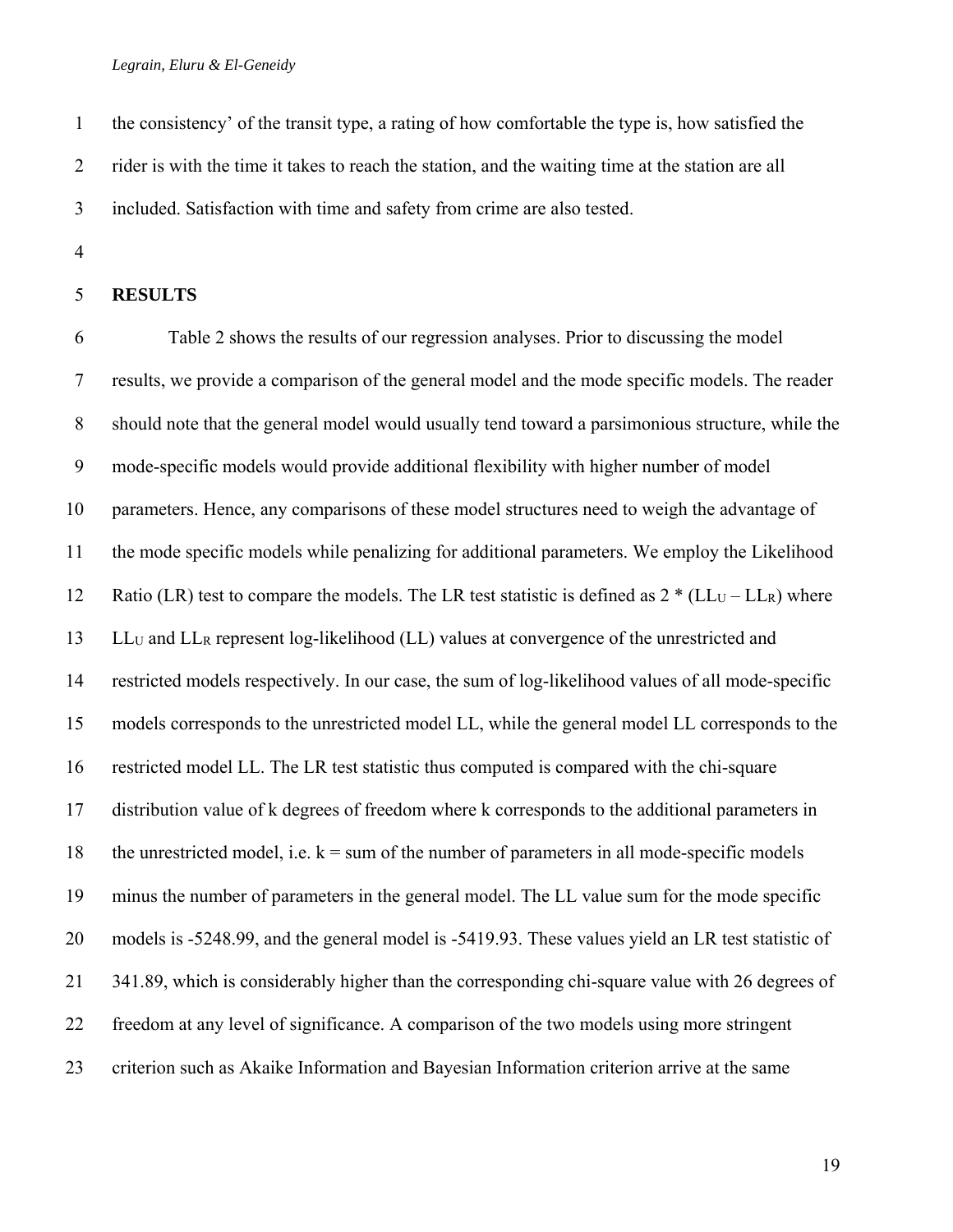1 conclusion. The statistical comparison clearly highlights that in modeling commute stress,

2 considering stress by mode offers an improved data fit.

3 Some of the variables originally tested are removed from the final models because of 4 insignificance. Variables are removed if (a) they are insignificant in the model, (b) their removal 5 does not affect the log-likelihood of the model in question, and (c) other variable coefficients are 6 unaffected. Interestingly, most of the variables regarding residential choice ("importance of 7 living close to transit" and "importance of being in a location where driving is not necessary") 8 are found to be insignificant, and removed. However, "importance of being close to campus" is 9 significant and is discussed below. Car ownership variable "number of cars in a household" was 10 also dropped for lack of significance. It should also be noted that one's campus (Macdonald or 11 downtown) or one's status (faculty, staff, or student) are both found to be insignificant.

12 Most personal controlling factors have a negative effect on stress. Age is negatively 13 associated for all models except for the transit model, where it is found not to be significant. 14 Being male or having a higher life satisfaction are also related to less stress. Importance of 15 residential proximity to campus, interestingly, has a significant but positive effect on stress. As a 16 control, it is indicating that those who find it preferable to be close to campus are likely to be 17 more stressed due to their commute while those individuals that do not consider their proximity 18 to campus to be as important are less likely to be stressed. This finding is explained by Petter 19 Næss's claim that "travel attitudes are not the most important criteria of residential preferences, 20 and several constraints can prevent people from realizing what they would otherwise prefer" 21 (Naess, 2014, p. 70). In this study, those who indicate a desire to live closer to campus may also 22 be indicating that, at present, they cannot. Thus, their commute is more stressful. Also, by 23 testing various residential choice variables (two of which were found to be insignificant) we are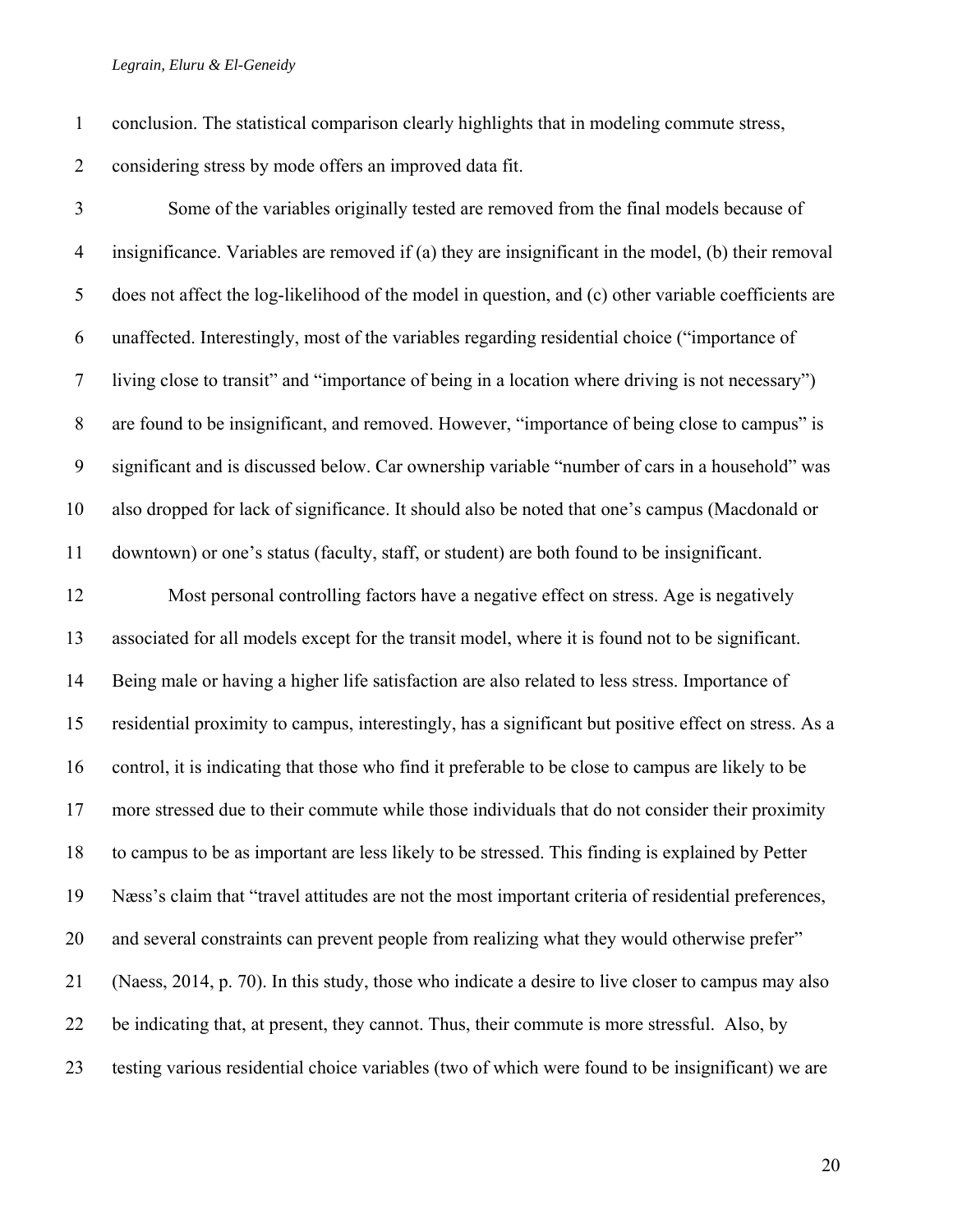1 confident that self-selection has been controlled for. Indeed, Næss (2014) finds that various 2 residential choice variables, if included, account for little variation (around 6%), in regressions 3 modeling residential proximity to downtown. 4 "Days per month spent on campus" has an influence on only those who drove. Its 5 negative association with stress may be the result of drivers becoming more accustomed to their 6 drive. A regularity with their commute allows them to develop coping strategies and become 7 more adept at the drive, thus potentially mitigating the stressful effects of their trip (Naess, 2014, 8 p. 70). Income, at all levels, has a strong negative effect on stress both in the general model, and 9 for transit users. Interestingly, the effect is not present for drivers and less present in the

10 pedestrian model.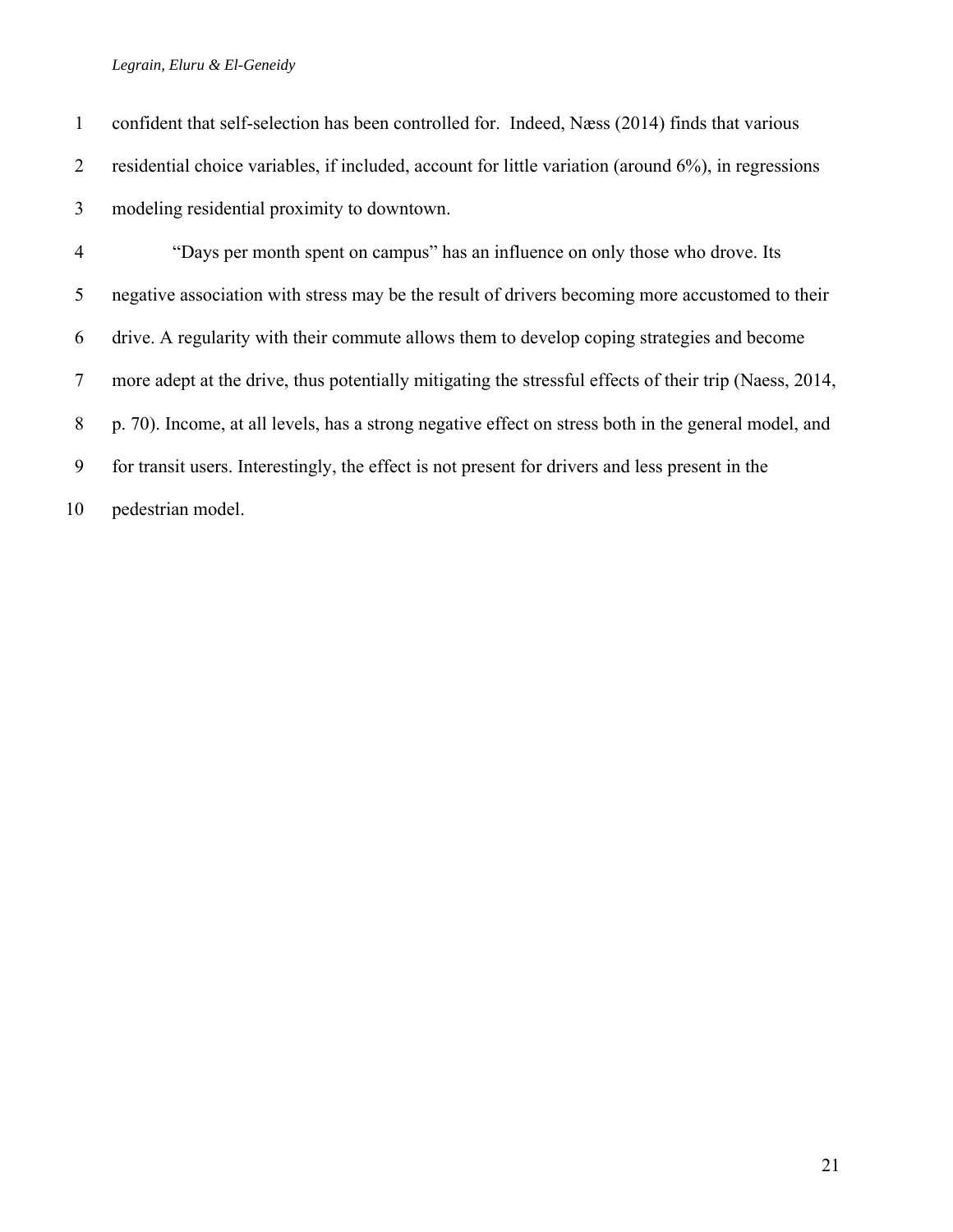| <b>TABLE 2 Ordered Regression Results</b>                         |                       | General     | Pedestrian               | <b>Driver</b>            | <b>Transit</b>    |
|-------------------------------------------------------------------|-----------------------|-------------|--------------------------|--------------------------|-------------------|
| Log-Likelihood                                                    |                       | $-5419.93$  | $-1512.59$               | $-855.72$                | $-2880.681$       |
|                                                                   | <b>Dummy</b><br>Level | $\bf{B}$    | $\, {\bf B}$             | $\mathbf{B}$             | $\bf{B}$          |
| <b>Controlling Variables</b>                                      |                       |             |                          |                          |                   |
| Age* $10^{-2}$                                                    |                       | $-1.347***$ | $-2.303**$               | $-1.264$                 | $-0.573$          |
| Male                                                              |                       | $-0.512***$ | $-0.408***$              | $-0.406*$                | $-0.487***$       |
| With a driver's license                                           |                       | $-0.373***$ |                          | na                       | $-0.438***$       |
| Life satisfaction $(1-10)$                                        |                       | $-0.157***$ | $-0.214***$              | $-0.055$                 | $-0.107***$       |
| Income                                                            |                       |             |                          |                          |                   |
| (Comparison variable) \$0-\$19,999                                |                       |             |                          |                          |                   |
| \$20,000-\$79,999                                                 |                       | $-0.304***$ | $-0.378**$               | $-0.083$                 | $-0.335**$        |
| \$80,000-\$119,999                                                |                       | $-0.43**$   | $-0.666**$               | $-0.034$                 | $-0.565**$        |
| \$120000+                                                         |                       | $-0.451**$  | $-0.402$                 | $-0.31$                  | $-0.607**$        |
| Days per month spent on campus $*10^{-2}$                         |                       |             |                          | $-3.071**$               |                   |
| Importance of being close to McGill                               | High                  | $0.327***$  | 0.643                    | 0.316                    | $0.292**$         |
| Objective Stressors                                               |                       |             |                          |                          |                   |
| How many modes tried in the past year                             |                       | $-0.127**$  | $\equiv$                 | $\equiv$                 | $-0.224**$        |
| Commute time*10-2                                                 |                       | $1.356***$  | $1.228**$                | $1.363**$                | $1.031***$        |
| Additional time budgeted*10 <sup>-2</sup>                         |                       | $2.69***$   | $3.291***$               | $2.075***$               | $2.229***$        |
| <b>Subjective Stressors</b>                                       |                       |             |                          |                          |                   |
| The only good thing about traveling is arriving at my destination | Low                   |             | $-0.393**$               | $\equiv$                 |                   |
| The only good thing about traveling is arriving at my destination | High                  | $0.494***$  | 0.028                    | 0.27                     | $0.534***$        |
| Would Like to Walk More                                           | Med                   | $-0.215**$  | $\qquad \qquad -$        |                          |                   |
| Would Like to Walk More                                           | High                  |             | $\overline{\phantom{0}}$ | $0.433**$                | $\qquad \qquad -$ |
| Would Like to use Transit More                                    | Low                   | $-0.273***$ |                          |                          |                   |
| Would Like to use Transit More                                    | High                  |             |                          | $\overline{\phantom{0}}$ | $0.58**$          |
| Would Like to Drive More                                          | Low                   | $-0.285***$ |                          | $\overline{\phantom{0}}$ |                   |
| Would Like to Drive More                                          | High                  |             | $\overline{\phantom{0}}$ | $\overline{\phantom{0}}$ | $0.291*$          |
| Mode                                                              |                       |             |                          |                          |                   |
| (Comparison Variable) Driver                                      |                       | na          | na                       | na                       | na                |
| Pedestrian                                                        |                       | $-0.702***$ | na                       | na                       | na                |
| Transit                                                           |                       | $-0.628***$ | na                       | na                       | na                |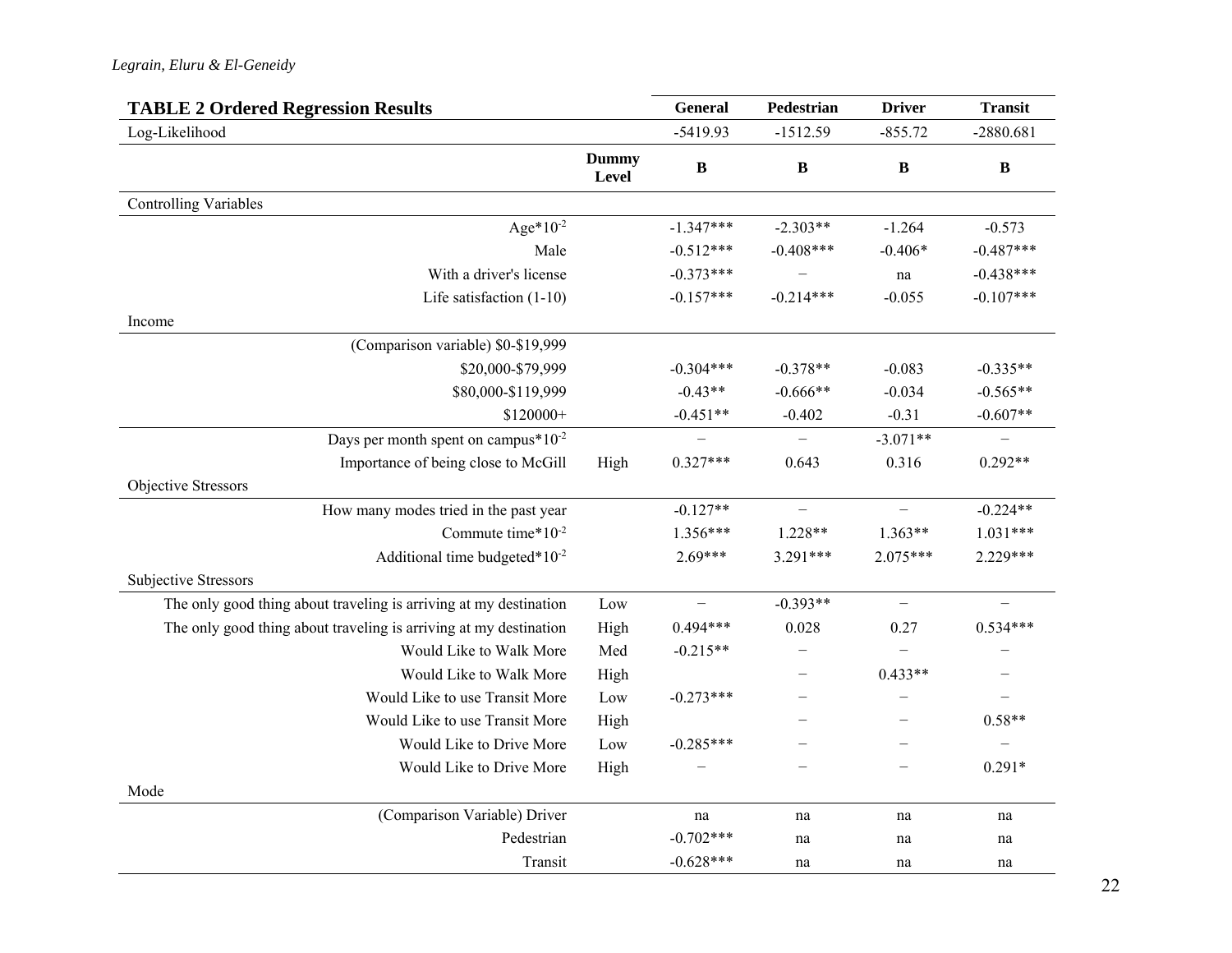|                                                       |      | General | Pedestrian | <b>Driver</b>            | <b>Transit</b> |
|-------------------------------------------------------|------|---------|------------|--------------------------|----------------|
| Pedestrian and Driver Variables                       |      |         |            |                          |                |
| Satisfied with Time                                   | Low  | na      |            | $1.052***$               | na             |
| Comfortable                                           | High | na      | $-0.81***$ |                          | na             |
| Safe from traffic                                     | Low  | na      | $0.42***$  |                          | na             |
| Safe from traffic                                     | Med  | na      | $0.52***$  | $\overline{\phantom{0}}$ | na             |
| Satisfied with Cost                                   | High | na      |            | $-0.519**$               | na             |
| <b>Transit Variables</b>                              |      |         |            |                          |                |
| Mode Used Subway                                      |      | na      | na         | na                       | $-0.282$       |
| Mode Used Train                                       |      | na      | na         | na                       | 0.068          |
| Walked to Transit Station                             |      | na      | na         | na                       | $-0.322*$      |
| two modes used                                        |      | na      | na         | na                       | 1.188***       |
| <b>Train Satisfaction</b>                             |      |         |            |                          |                |
| Satisfied with the time it takes to reach the station | Med  | na      | na         | na                       | $-1.152*$      |
| Satisfied with the time it takes to reach the station | High | na      | na         | na                       | $-0.901*$      |
| Satisfied with waiting time in station                | High | na      | na         | na                       | $-0.49*$       |
| Subway Satisfaction                                   |      |         |            |                          |                |
| Consistent                                            | high | na      | na         | na                       | $-0.337**$     |
| Comfortable                                           | Med  | na      | na         | na                       | $-0.457**$     |
| Comfortable                                           | High | na      | na         | na                       | $-0.51***$     |
| Satisfied with waiting time in station                | Med  | na      | na         | na                       | $-0.439**$     |
| <b>Bus Satisfaction</b>                               |      |         |            |                          |                |
| Consistent                                            | Med  | na      | na         | na                       | $-0.392*$      |
| Consistent                                            | High | na      | na         | na                       | $-0.295*$      |
| Satisfied with waiting time in station                | Med  | na      | na         | na                       | $-0.44**$      |
| Satisfied with waiting time in station                | High | na      | na         | na                       | $-0.793***$    |

\* p<0.05, \*\*p<0.01, \*\*\*p<0.001, <sup>−</sup> "found insignificant, and removed", na "not applicable"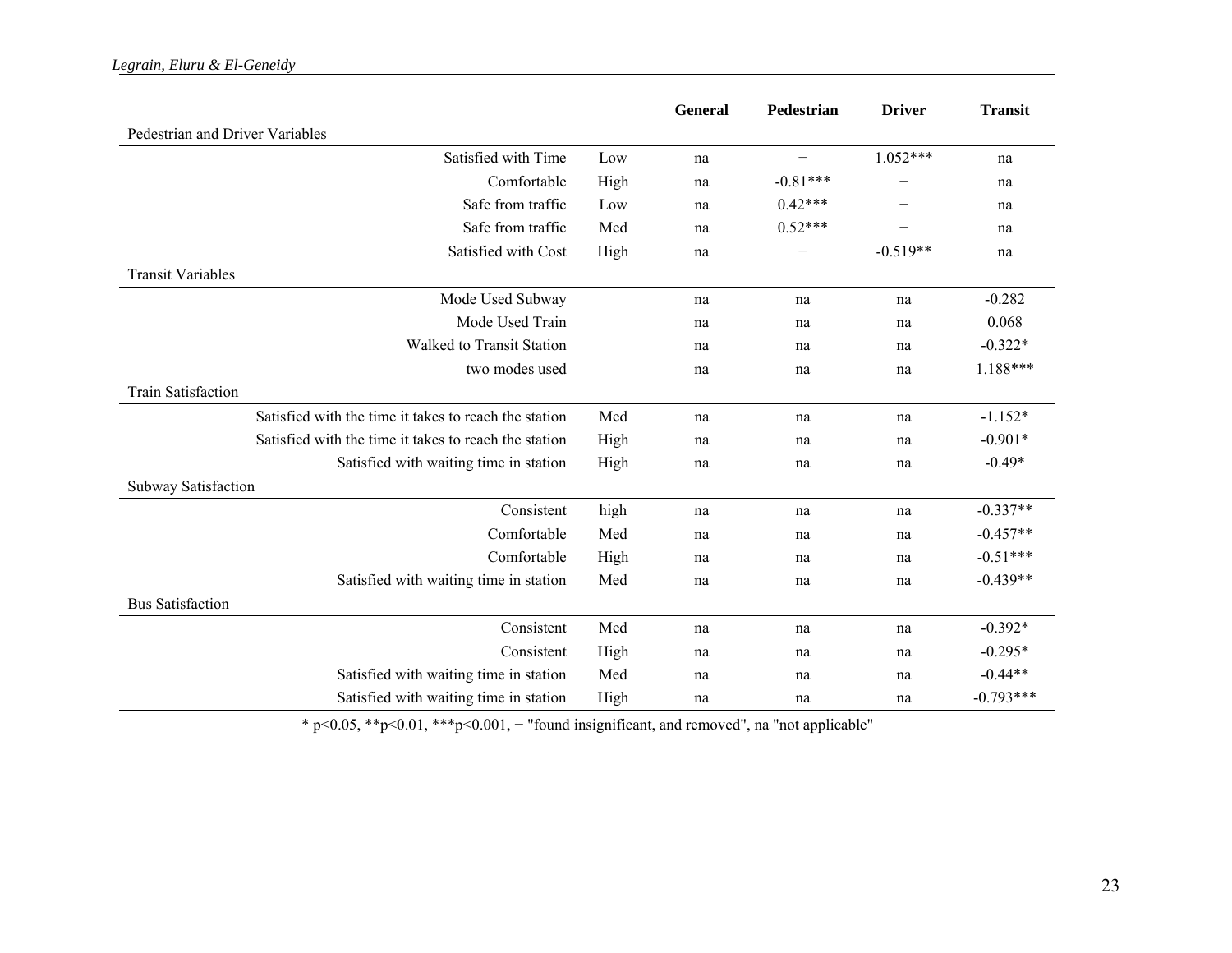1 To determine the general effect that mode has on stress, we include dummy variables 2 indicating which mode is used in the general model. Both walking and taking transit have a 3 strong negative effect on stress when compared to driving. This finding is not unanimously 4 supported in other papers. A recent study looking at 33 urban areas in Canada found transit to be 5 the most stressful mode (Haider, et al., 2013). Ory etl al. (2004) also found that transit is the 6 most stressful. Gatersleben and Uzzell (2007) find that both driving and taking public transit are 7 stressful when compared to active modes. These discrepancies with our study can be explained 8 because of differences in study area. Our study is focused on a primarily urban population, with 9 corresponding access to a relatively wide variety of public transit options (indeed, over half of 10 our sample uses transit on a daily basis). These two other studies (Gatersleben & Uzzell, 2007; 11 Haider, et al., 2013) are focused on either a wide range of urban and semi-urban areas of Canada 12 (many of which have limited public transportation access), or a semi-rural area of England, not a 13 dense urban center.

14 Our objective stressors are aimed at measuring the direct impedance of the commute and 15 the mediating effect control and comfort have on that impact. First, our measure of commuting 16 options did have a negative effect in the general model. The result indicates that individuals who 17 have used multiple mode options are likely to feel less stressed. However, in the mode specific 18 models, this variable is only significant for transit users. This indicates that for transit users, 19 having other (possibly non-transit) commuting options lessens the stress experienced. Commute 20 time is found to be positively associated with stress both in the general model and across modes. 21 Those with a lengthier commute are, on the whole, more stressed. What is interesting is that our 22 main mediating variable, additional time budgeted, has an almost twice as large impact on stress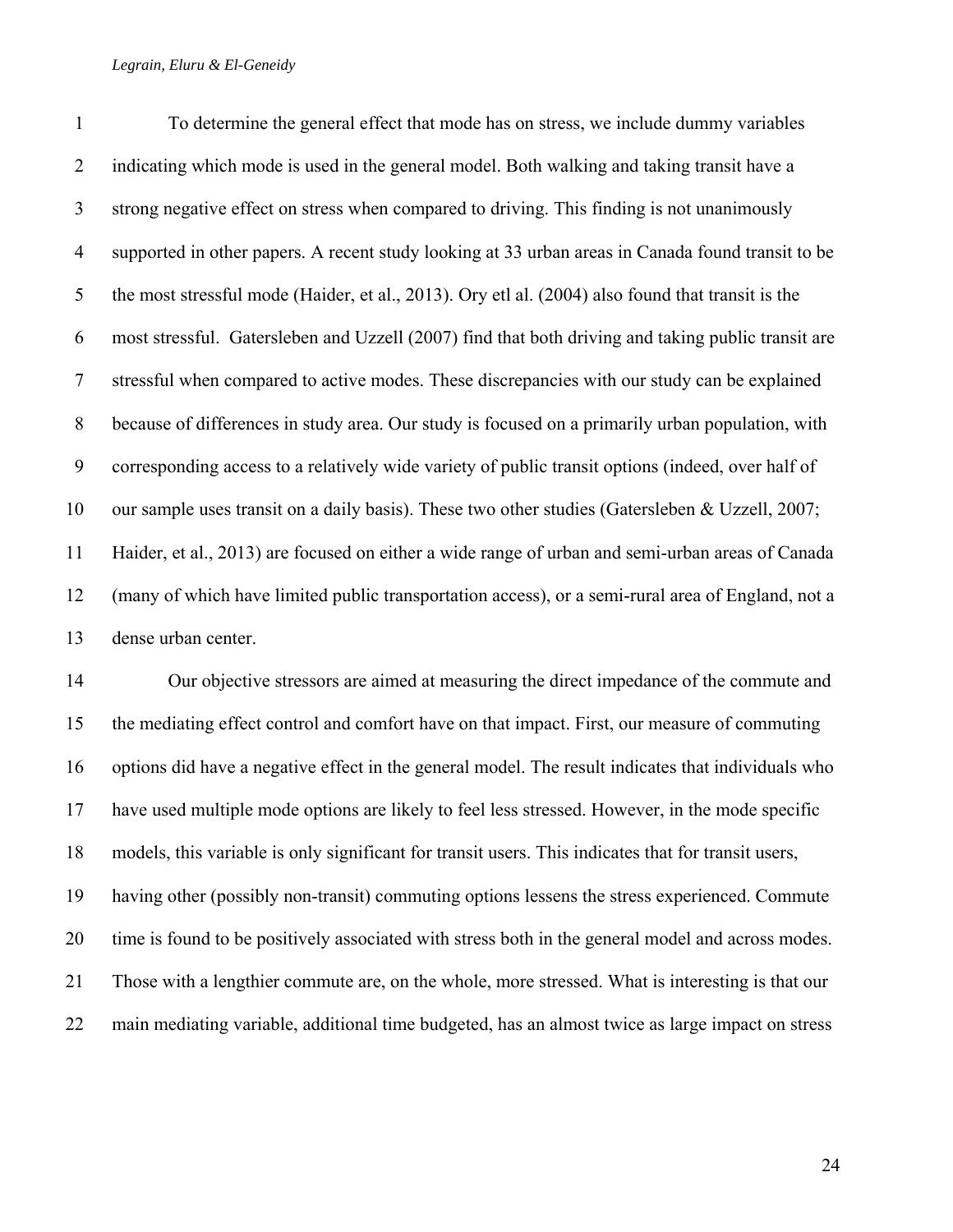1 than simple commute time in all models. The more time a respondent must budget to deal with 2 unpredictable situations on her commute, the more stressed the respondent will be.

3 The subjective stressors accommodate for the impact of individual perceptions and 4 attitudes on commute stress. Similar to control and comfort, these variables have a mediating 5 effect between the actual objective instigator of stress (traffic congestion, for instance) and the 6 stress actually experienced by the commuter.

7 Agreeing with the statement that 'the only good thing about traveling is arriving' is 8 positively associated with stress in all models except for the pedestrian model, where *not* 9 agreeing is negatively associated with stress. This result indicates that those who do not enjoy 10 their travel for reasons other than arriving (reading, listening to music, the experience of speed, 11 for example, are more stressed, a finding corroborated by Gatersleben and Uzzell (2007). Related 12 to this effect are the variables concerning a respondent's desire to use other modes more often. In 13 the general model, not wanting to use transit or drive more is negatively associated with stress. 14 This may indicate that if a commuter is satisfied with their mode (and therefore does not wish to 15 use another mode more often) they are less stressed. Also, in the transit model, wanting to use 16 transit or drive more is positively associated with stress. This indicates that, for transit 17 commuters, not being content with one's commuting habits (and thus wanting to use transit or 18 drive more) leads to more stress. Similarly, for drivers, wanting to walk more than one currently 19 does means they are more likely to be more stressed during their commute. Perhaps a component 20 of the stress certain drivers feel is related to feelings of control; they feel more stressed because 21 they wish to walk to work or school, but cannot.

22

23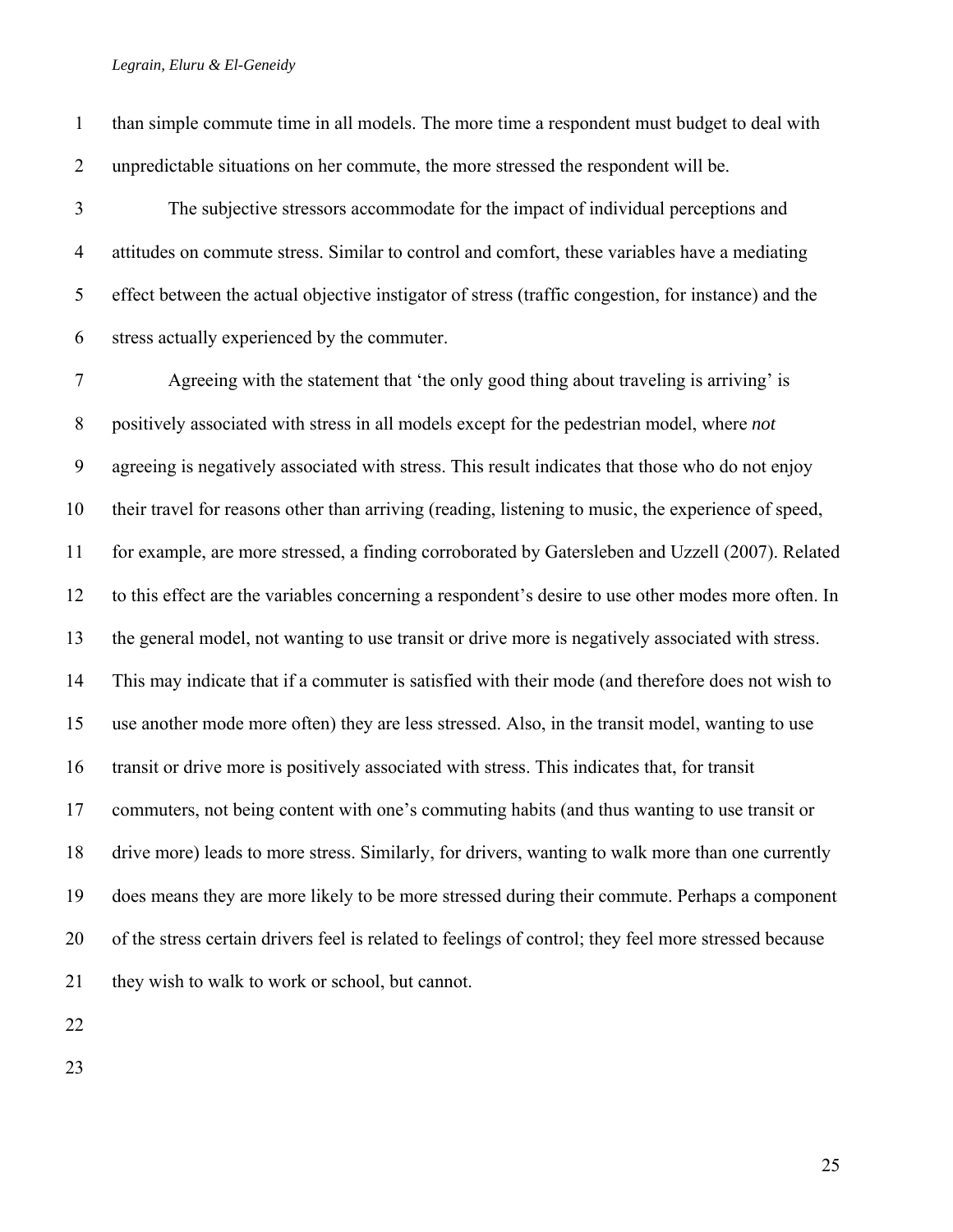## 1 **Mode Specific Variables**

2 Comfort is a mode-specific measure: comfort while walking has nothing to do with seat 3 availability, for instance. Also, comfort is inherently a subjective occurrence. One cannot directly 4 measure the comfort a person is experiencing. Having a (self-reported) high comfort rating has a 5 negative effect on stress and is significant in the pedestrian and transit models.

6

## 7 *Pedestrian and Driver Subjective Stressors*

8 For pedestrians, satisfaction with time is not significantly associated with stress. 9 However, not feeling safe from traffic is positively related, which indicates that perhaps the most 10 stressful possibility of the pedestrian experience is dealing with automobiles. Our finding that 11 time is insignificance for pedestrians corroborates previous studies that find that a pedestrian's 12 satisfaction with their commute is related to the motivations (environment, finances, or 13 convenience) behind their mode choice, and has less to do with the time spent walking 14 (Mokhtarian & Salomon, 2001). 15 Conversely, for drivers, time satisfaction is important. Having a low satisfaction with 16 time is strongly and positively associated with stress. Considering they have the highest mean 17 time budget (see Table 1), time and predictability are important, and more stressful, variables for

18 drivers when compared to other modes.

19

20 *Transit Specific Stressors* 

21 For transit users, no one specific transit type (subway, train, or bus) is associated with a 22 stressful commute. However, walking to your transit station, compared to driving, is negatively 23 associated with stress, and having used two modes (versus one) is strongly positively associated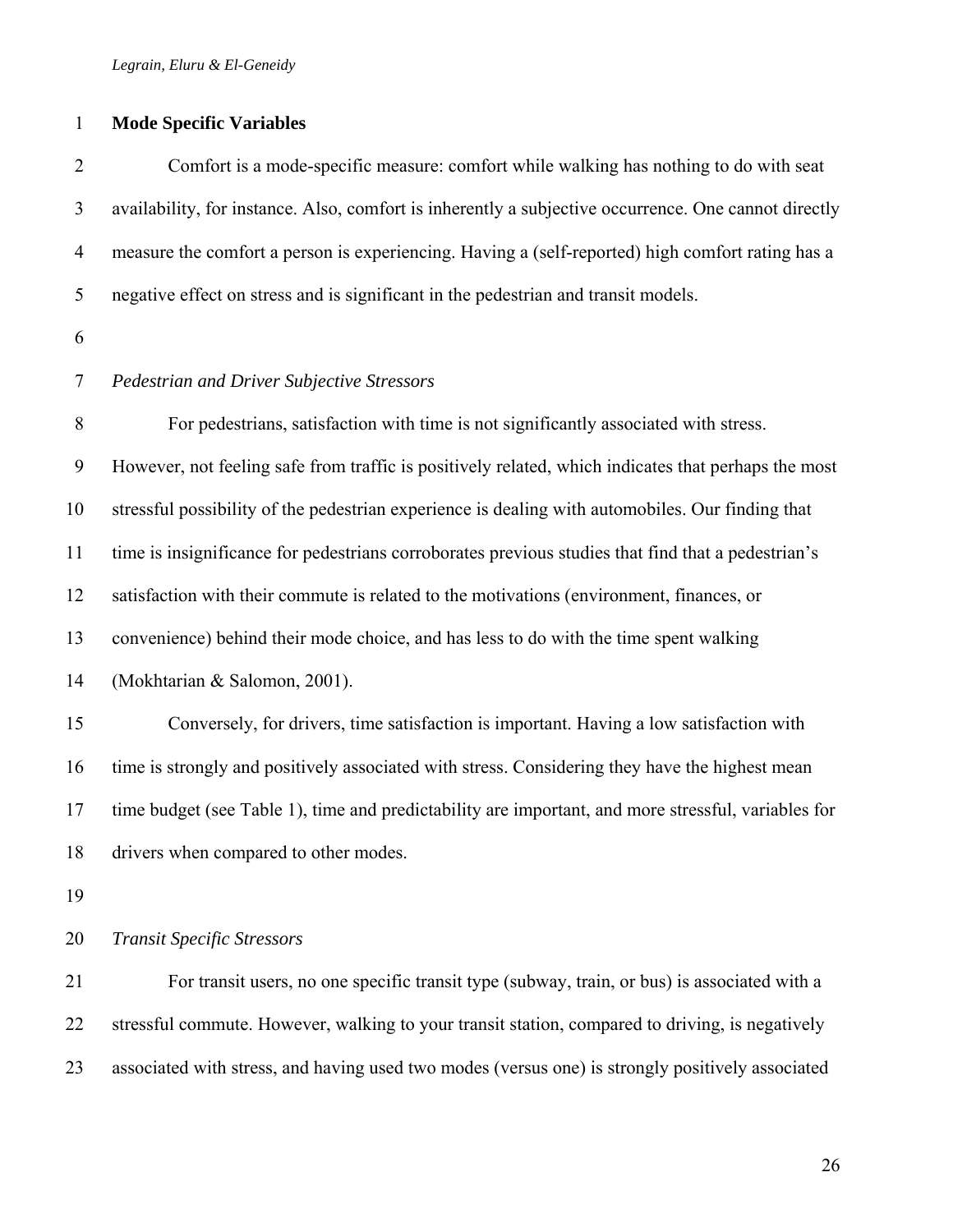1 with stress. This indicates that the unpredictability of transit commuting (which occurs when a 2 transfer between modes or driving is necessary) is a clear objective stressor. This claim is 3 substantiated by the findings related to subjective stressors.

4 For commuter-train users, being satisfied with both the time it takes to reach the station 5 and the time waiting at the station are negatively associated with stress. The unpredictability of 6 the trip to the train station, and the tense time waiting for the train once there, may help explain 7 these variables' importance. This is interesting, because for the two other transit mode types 8 (subway and bus) satisfaction with the time to reach the station is not a concern. This may 9 indicate that bus and subway stations are much more conveniently located; the trip to the station 10 does not present a potentially stressful situation.

11 However, unlike train users, feeling that one's metro or bus trip is consistent is negatively 12 associated with stress. Here, it indicates that for train users, once they are on the train the 13 consistency of the trip is not an issue, but it is an issue for metro and bus users. For subway 14 riders, comfort is also a concern. Having a high satisfaction with comfort is negatively associated 15 with stress. Finally, like train users, for subway and bus users waiting times are significantly 16 associated with stress. This indicates where perhaps the most stressful occurrence of any transit 17 trip can occur, when waiting for the service, wondering when it is going to come.

18

#### 19 **CONCLUSION**

20 The results of this study support previous research findings regarding commuting and 21 stress (Manaugh & El-Geneidy, 2013). More importantly, this study demonstrates that the stress 22 of commuting is intimately related to the mode being used: A general conception of commuting 23 stress is not as powerful as mode-specific models. Similar to other studies, this study finds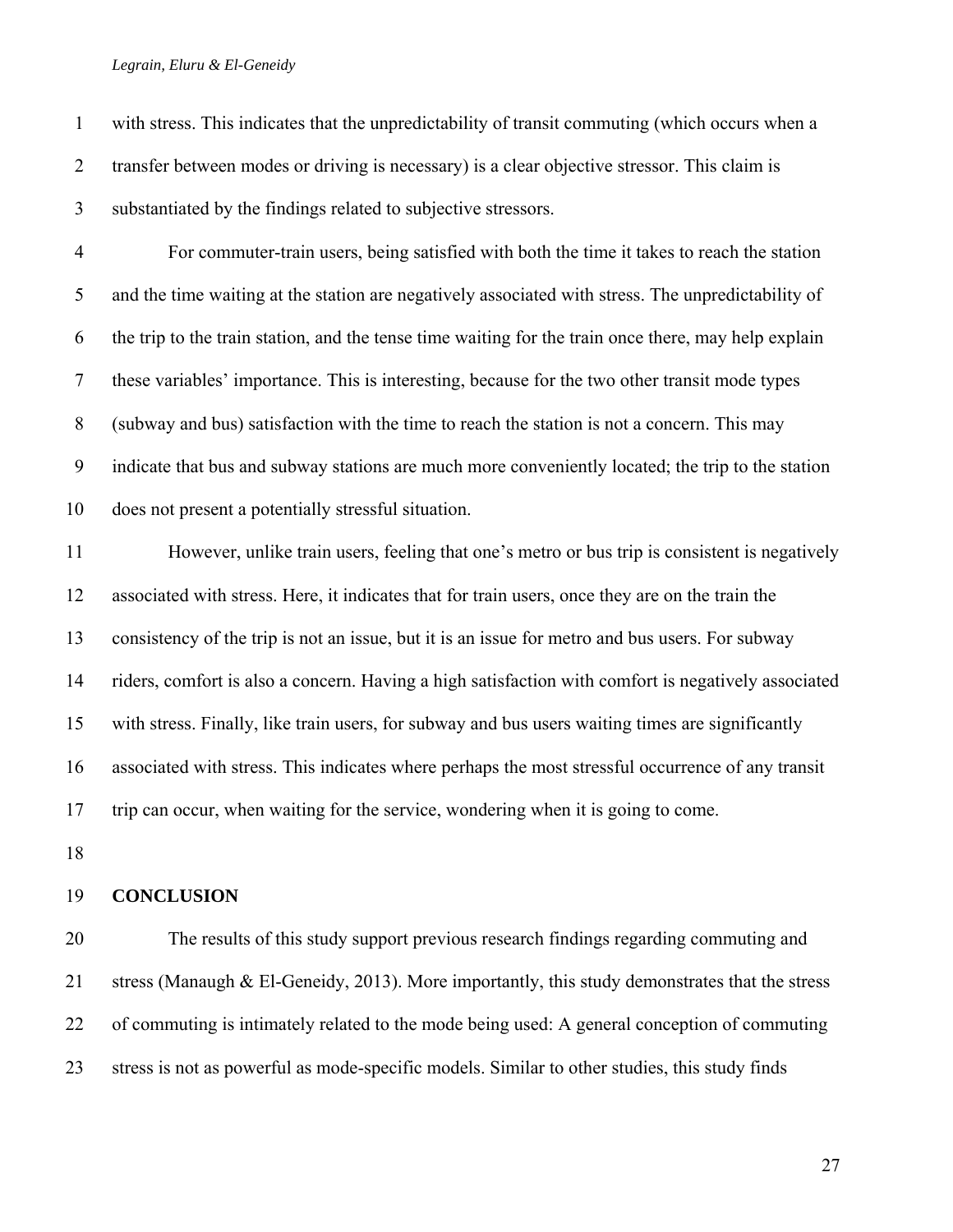1 driving to be the most stressful commute. However, unlike previous studies, it finds that transit is 2 not as stressful as driving.

3 Furthermore, our study confirms that commuting stress is caused by an interaction 4 between objective stressors and mediators (time, control, and comfort) and subjective stressors 5 which act as mediators (feelings, desires, and satisfaction). Driving is the most stressful mode 6 because drivers must budget a considerable amount of extra time to deal with unexpected delays 7 (their additional time budget has a mean of 21 minutes), and are more likely to be stressed when 8 they are less satisfied with the time of their commute. This additional time budget indicates that 9 they have, perhaps paradoxically, less control over their commute than commuters on other 10 modes. Frequent and unpredictable occurrences require of them a peremptory stance towards 11 their commute, where extra time becomes the best way to assure arriving to work or school on 12 time.

13 This study also indicates that public transit users, although they are not as stressed as 14 drivers, have a variety of stressors to contend with. The mode used to get to the station, 15 satisfaction with the time to reach the station (for train riders), and waiting time at the station are 16 all related to stress. All these factors can be seen as areas where control is wrested from the 17 transit user. Unpredictability can occur at any moment in the transit experience, dissatisfaction 18 with these moments may indicate a decrease in feelings of control over their situation, and thus 19 more stress. Interestingly, only in the transit model is having used other modes related to less 20 stress. It seems that having 'a plan B' for their commute lessens the stress of their trip. Transit 21 agencies should consider policies that could better inform users (such as accurate bus or train 22 arrival information) to lessen the stress experienced while traveling. Also, providing viable 23 alternatives could further lessen transit stress.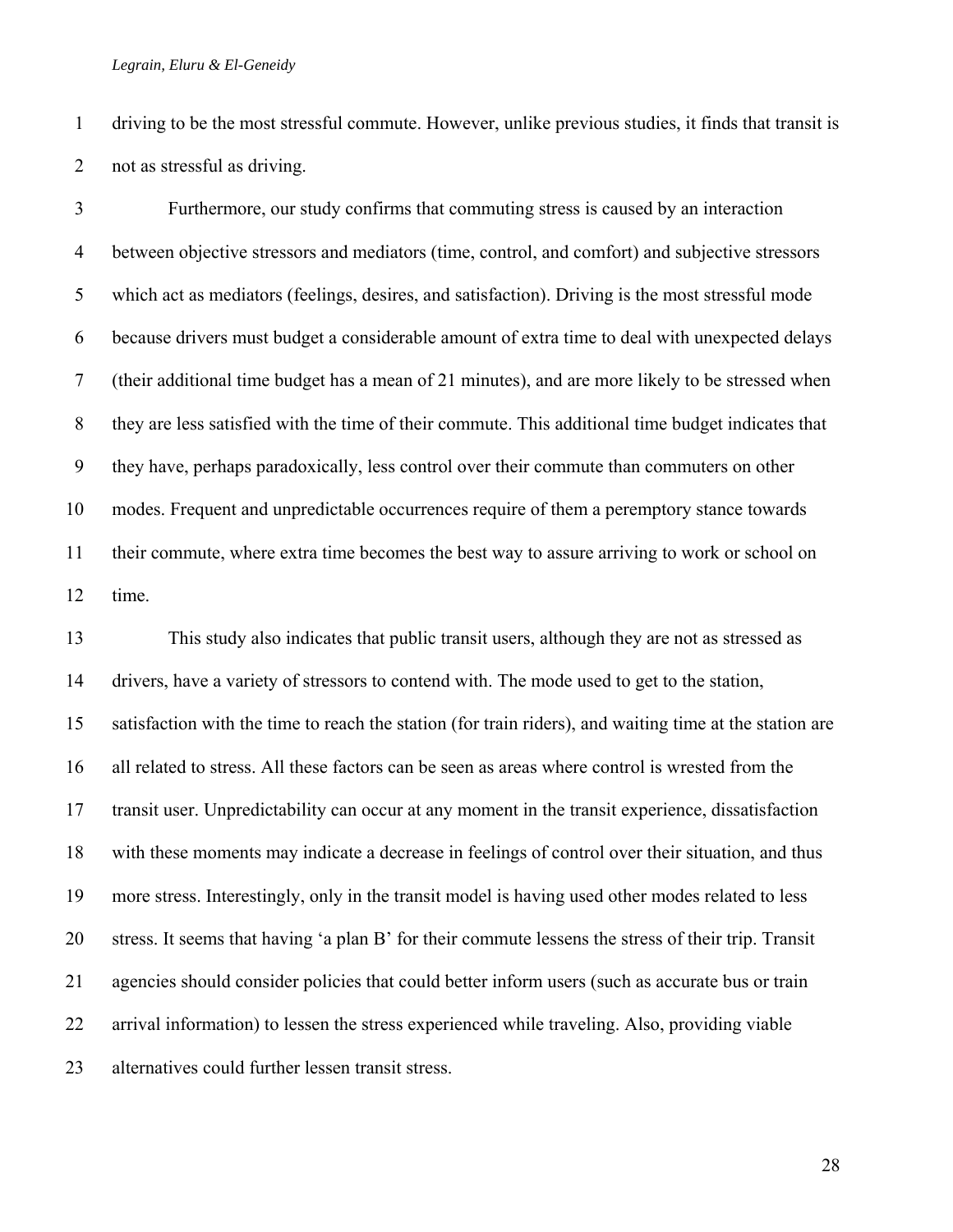1 Pedestrians are our least stressed mode group. For them, satisfaction with comfort and 2 safety seem to have an important mediating effect on stress. These findings have notable policy 3 implications. Active transportation modes are not only environmentally and socially more 4 sustainable, they are also a less stressful way to travel. On way to increase pedestrian mode-share 5 is to protect walkers from traffic and provide more pleasant and more comfortable streets to walk 6 on. Furthermore, public transportation is also less stressful than driving, which is found to 7 involve (somewhat perversely) less control for commuters. Increasing the predictability and 8 range of transit options in an era of increasing driving unpredictability could lead to a greater 9 transit mode share. Further investigation into the choice commuters have as a way to compare 10 transportation modes should be studied in greater detail. For public transit users, measures of 11 viable route options, including options not using the public transit network, can be gathered. This 12 information could be easily provided to commuters, which would lessen the stress they 13 experience and potentially increase their transit use. Having these choices, it is shown, has a 14 negative effect on stress for transit users.

15 As a final note, a number of variables not included in this study impose limitations on our 16 findings, and also offer avenues for future research. Our research uses one Likert scale response 17 to measure stress. However, using a more standard stress scale while also incorporating 18 outcomes of stress (missed days at work or school, mental or physical side effects) could make 19 our findings more robust, and could be incorporated into future research. Also, a more direct 20 question relating to a respondent's subjective experience of predictability might be useful. This 21 variable could be used in conjunction with a respondent's additional time budget to measure both 22 subjective and objective effects of predictability. In this study we collected data during a cold 23 weather condition, so questions regarding good weather were excluded, as we felt some bias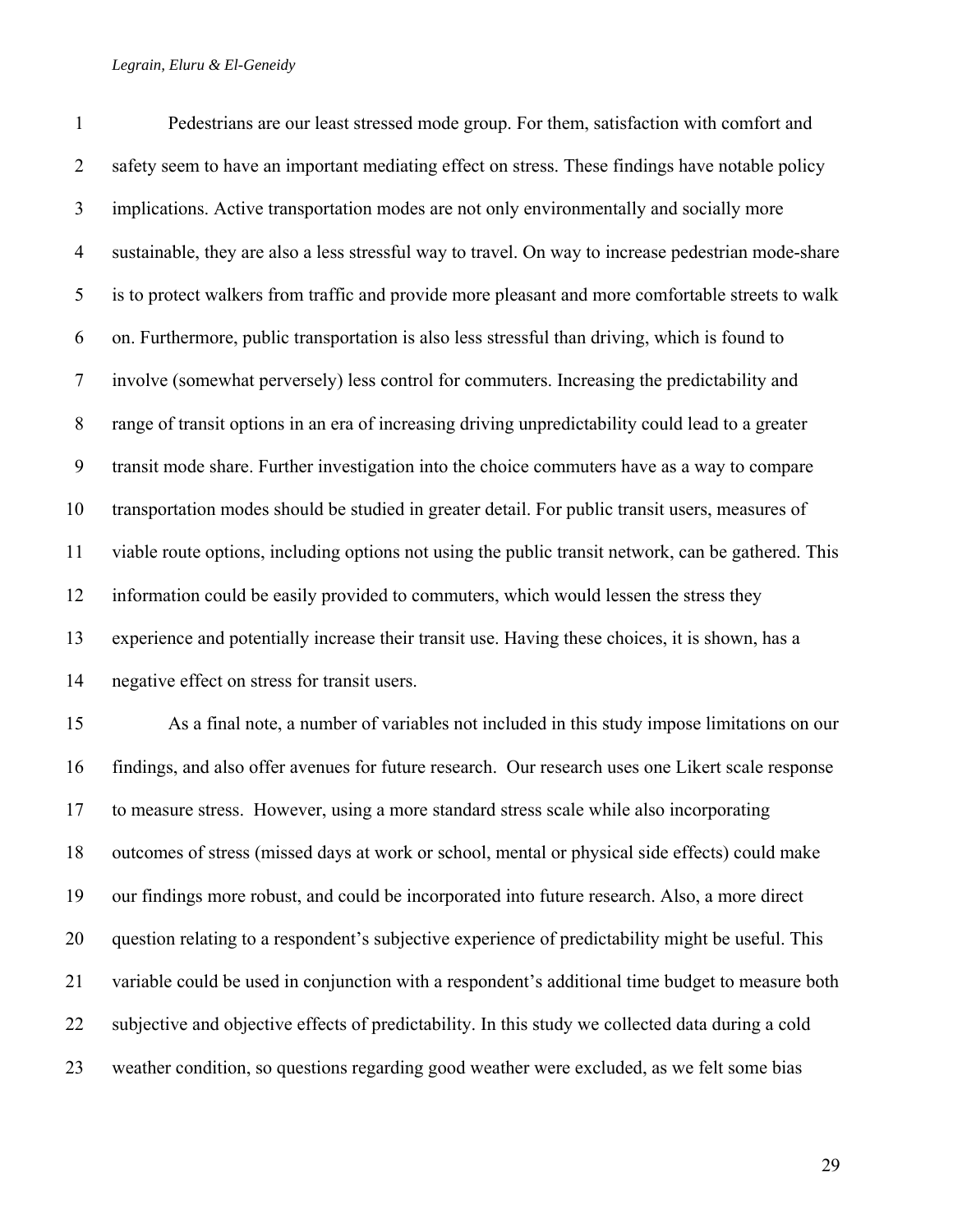1 especially towards active modes. Future research collecting data to measure stress due to a 2 commute need to be conducted across a longer time frame allowing for weather variation. Such 3 expansion in the data collected period will make the reported levels of stress more accurate and 4 representative of the impacts of different weather condition. Finally, subjective questions 5 regarding a respondent's feelings of control or a personal estimate of how much effort (physical 6 and mental) expended can greatly expand this study's findings.

7

## 8 **ACKNOWLEDGEMENTS**

9 This research was partially funded by the Natural Sciences and Engineering Research Council of 10 Canada collaborative research and development (NSERC-CRD) program. The authors would 11 like to thank Kathleen Ng and Brian Karasick from the McGill Office of Sustainability for their 12 feedback and guidance. Thank you to Daniel Schwartz from IT Customer Services, Colin 13 Stewart, and Dea Van Lierop for the design and implementation of the survey. Thanks to the two 14 anonymous reviewers for their feedback on the earlier stages of this paper.

15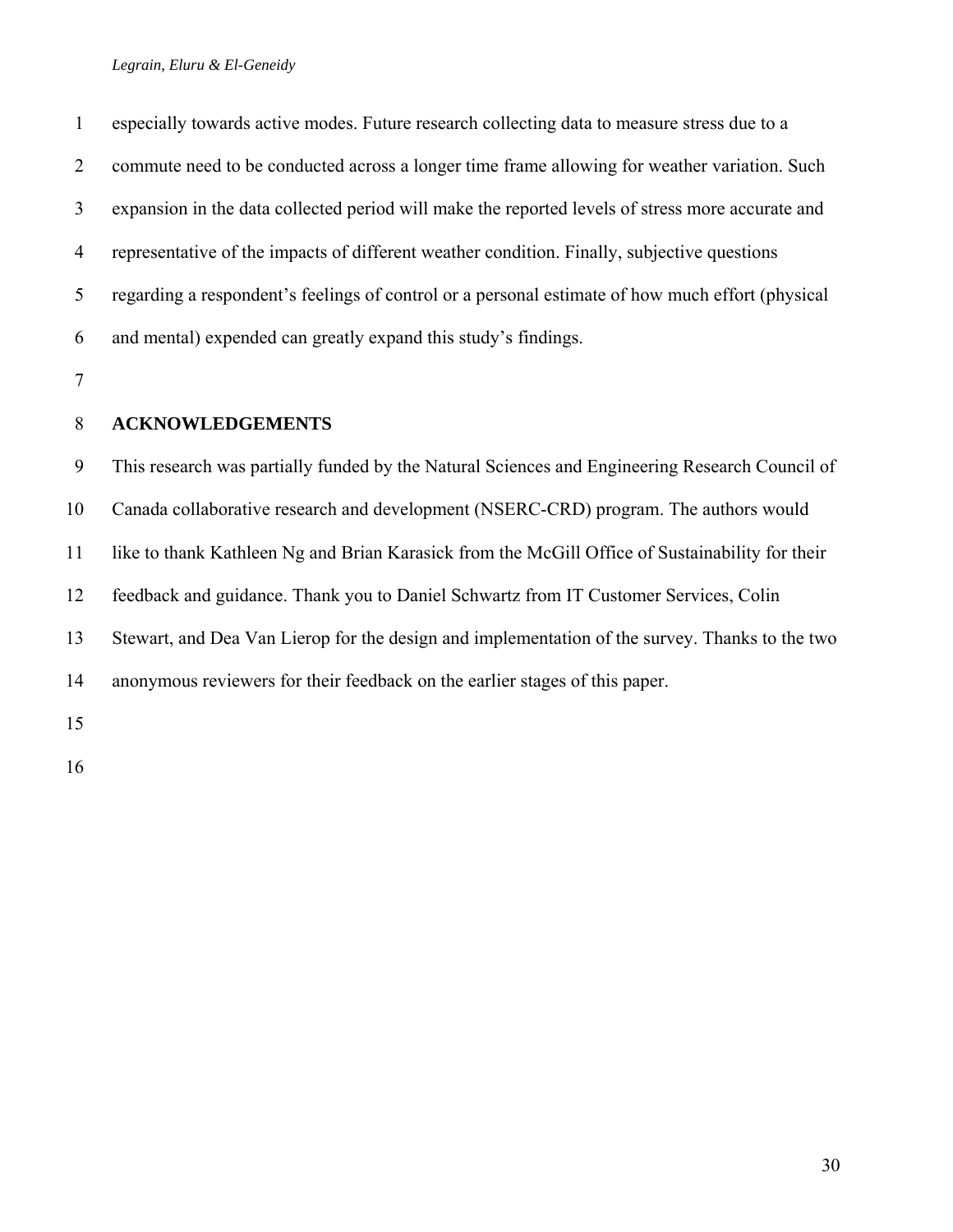| $\mathbf{1}$<br>$\overline{c}$ | <b>REFERENCES</b>                                                                                   |
|--------------------------------|-----------------------------------------------------------------------------------------------------|
| $\overline{3}$                 | Abou-Zeid, M. (2009). Measuring and modeling activity and travel well-being. Massachusetts          |
| $\overline{4}$                 | Institute of Technology, Cambridge, MA.                                                             |
| 5                              | Abou-Zeid, M., Witter, R., Bierlaire, M., Kaufmann, V., & Ben-Akiva, M. (2012). Happiness           |
| 6                              | and travel mode switching: Findings from a Swiss public transportation experiment.                  |
| $\overline{7}$                 | Transport Policy, 19, 93-104.                                                                       |
| $8\,$                          | Ettema, D., Garling, T., Olsson, L., & Friman, M. (2010). Out-of-home activities, daily travel,     |
| 9                              | and subjective well-being. Transportation Research Part A, 44, 723-732.                             |
| 10                             | Evans, G., & Wener, R. (2002). The morning rush hour: Predictability and commuter stress.           |
| 11                             | Environment and Behavior, 34, 521-530.                                                              |
| 12                             | Fink, G. (2000). <i>Encyclopedia of Stress</i> . New York: Academic Press.                          |
| 13                             | Gatersleben, B., & Uzzell, D. (2007). Affective appraisals of the daily commute. <i>Environment</i> |
| 14                             | and Behavior, 39, 416-431.                                                                          |
| 15                             | Gee, G., & Takeuchi, D. (2004). Traffic stress, vehicular burden and well-being: a multilevel       |
| 16                             | analysis. Social Science & Medecine, 59, 405-414.                                                   |
| 17                             | Haider, M., Kerr, K., & Badami, M. (2013). Does commuting cause stress? The public health           |
| 18                             | implications of traffic congestion. Social Science Research Network.                                |
| 19                             | Hansson, E., Mattisson, K., Björk, J., Östergren, P.-O., & Jakobsson, K. (2011). Relationship       |
| 20                             | between commuting and health outcomes in a cross-sectional population survey in                     |
| 21                             | southern Sweden. BMC Public Health, 11.                                                             |
| 22                             | Hoehner, C. M., Barlow, C. E., Allen, P., & Shootman, M. (2012). Commuting Distance,                |
| 23                             | Cariorespiratory Fitness, and Metabolic Risk. American Journal of Preventative                      |
| 24                             | Medicine, 42, 571-578.                                                                              |
| 25                             | Koslowsky, M. (1997). Commuting stress: Problems of definition and variable identification.         |
| 26                             | Applied Psychology: An International Review, 46, 153-173.                                           |
| 27                             | Koslowsky, M., Kluger, A. N., & Reich, M. (1995). Commuting stress: Causes, effects, and            |
| 28                             | <i>methods of coping.</i> New York: Plenum Press.                                                   |
| 29                             | Lazarus, R., & Launier, R. (1978). Stress-related transactions between person and environment.      |
| 30                             | In L. Pervin (Ed.), <i>Perspectives in Interactional Psychology</i> . New York: Plenum Press.       |
| 31                             | Lundberg, U. (1976). Urban commuting: Crowdedness and catecholamine excretion. Journal of           |
| 32                             | Human Stress, 2, 26-32.                                                                             |
|                                |                                                                                                     |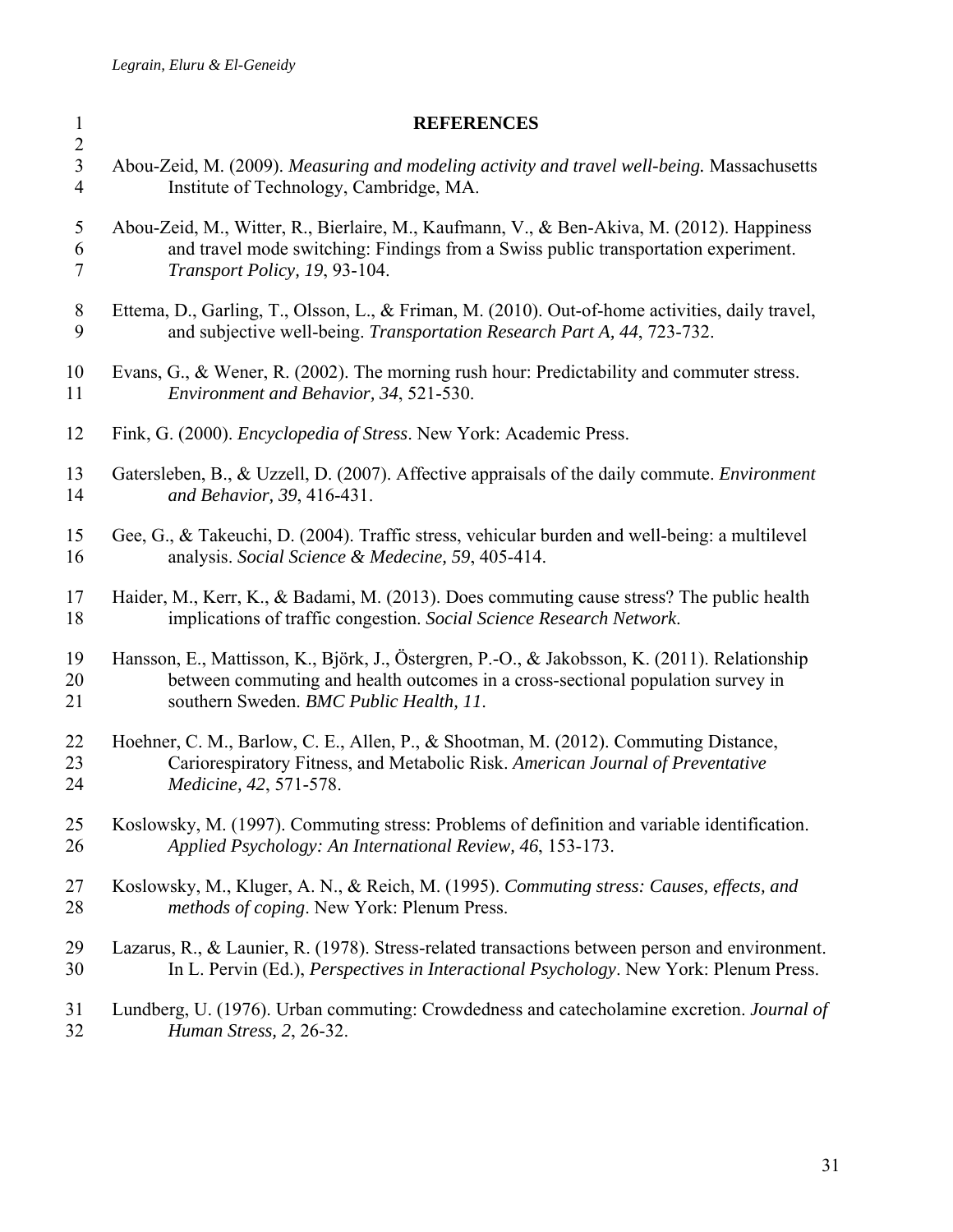- 1 Manaugh, K., & El-Geneidy, A. (2013). Does distance matter? Exploring the links among 2 values, motivations, home location, and satisfaction in walking trips. *Transportation*  3 *Research Part A, 50*, 198-208.
- 4 Mokhtarian, P. L., & Salomon, I. (2001). How derived is the demand for travel? Some 5 conceptual and measurement considerations. *Transportation Research Part A, 35*, 695- 6 719.
- 7 Morris, E. A., & Guerra, E. (2014). Mood and mode: does how we travel affect how we feel? 8 *Transportation*.
- 9 Naess, P. (2014). Tempest in a teapot: the exaggerated problem of transport-related residential 10 self-selection as a source of error in empirical studies. *Journal of Transport and Land*  11 *Use, 7*, 57-79.
- 12 Novaco, R., & Collier, C. (1994). Commuting stress, ridesharing, and gender: Analyses from the 13 1993 state of the commute study in Southern California (Working Paper).
- 14 Novaco, R., & Gonzales, O. (2009). Commuting and well-being. In Y. Amichai-Hamburger 15 (Ed.), *Technology and Well-Being*. New York: Cambridge University Press.
- 16 Novaco, R., Stokols, D., Campbell, J., & Stokols, J. (1979). Transportation, stress, and 17 community psychology. *American Journal of Community Psychology, 7*, 361-380.
- 18 Novaco, R., Stokols, D., & Milanesi, L. (1990). Objective and subjective dimensions of travel 19 impedance as determinants of commuting stress. *American Journal of Community*  20 *Psychology, 18*, 231-257.
- 21 Olsson, L., Garling, T., Ettema, D., Friman, M., & Fujii, S. (2013). Happiness and satisfaction 22 with work commute. *Social Indicators Research*, 255-263.
- 23 Ory, D., Mokhtarian, P. L., Redmond, L. S., Salomon, I., Collantes, G. O., & Choo, S. (2004). 24 When is commuting desirable to the individual. *Growth and Change, 35*, 334-359.
- 25 Rasmussen, C., Knapp, T., & Garner, L. (2000). Driving-induced stress in urban college 26 students. *Perceptual and Motor Skills, 90*, 437-443.
- 27 Reardon, L., & Abdallah, S. (2013). Well-being and transport: Taking stock and looking 28 forward. *Tranport Reviews: A Transnational Transdisciplinary Journal, 33*, 634-657.
- 29 Schaeffer, M., Street, S., Singer, J., & Baum, A. (1988). Effects of control on the stress reactions 30 of commuters. *Journal of Applied Social Psychology, 18*, 944-957.
- 31 Selye, H. (1976). *The stress of life* (2 ed.). New York: McGraw-Hill.
- 32 Sposato, R., Röderer, K., & Cervinka, R. (2012). The influence of control and related variables 33 on commuting stress. *Transportation Research Part F, 15*, 581-587.